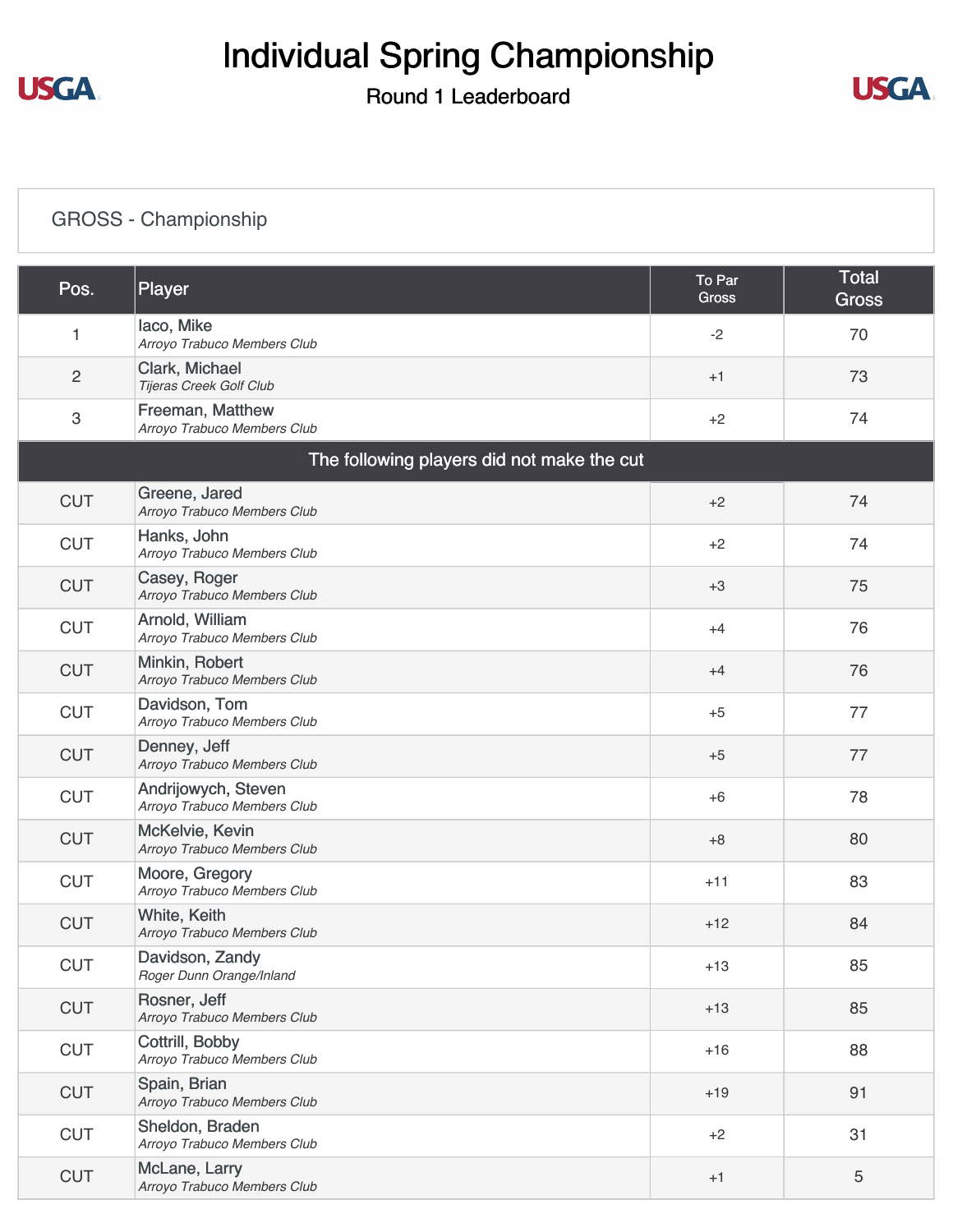



|                     |                |                |                              |                |                |                |                              |                | <b>Strokes</b> |      |                |                |                |                          |                              |                |                      |                |                              |      |              |
|---------------------|----------------|----------------|------------------------------|----------------|----------------|----------------|------------------------------|----------------|----------------|------|----------------|----------------|----------------|--------------------------|------------------------------|----------------|----------------------|----------------|------------------------------|------|--------------|
|                     |                | $\overline{2}$ | 3                            | 4              | 5              | 6              | 7                            | 8              | 9              | Out  | 10             | 11             | 12             | 13                       | 14                           | 15             | 16                   | 17             | 18                           | In   | <b>Total</b> |
| laco, Mike          | 3              | $\overline{5}$ | 5                            | 3              | $\overline{4}$ | $\overline{5}$ | 5                            | 3              | 3              | 36   | $\circled{3}$  | 3              | $\overline{5}$ | $\overline{\mathcal{Z}}$ | 5                            | 3              | 4                    | 4              | 5                            | 34   | 70           |
| Clark, Michael      | $\circled{3}$  | $\overline{5}$ | 5                            | 3              | $\overline{5}$ | 4              | 5                            | 3              | $\overline{5}$ | 38   | 4              | Z              | $\overline{4}$ | $\overline{4}$           | $\circledS$                  | $\overline{5}$ | 4                    | 4              | 5                            | 35   | 73           |
| Freeman, Matthew    | 4              | $\overline{4}$ | 5                            | $\circled{2}$  | $\overline{5}$ | $\circled{3}$  | 5                            | 3              | $\overline{6}$ | 37   | 4              | $\overline{4}$ | $\overline{4}$ | 3                        | F)                           | $\circled{3}$  | $\overline{5}$       | 6              | $\circledA$                  | 37   | 74           |
| Greene, Jared       | 4              | 4              | 5                            | 3              | $\overline{4}$ | $\circled{3}$  | 5                            | $\overline{4}$ | 4              | 36   | $\circled{3}$  | 3              | 4              | 3                        | 5                            | 4              | $\sqrt{6}$           | 4              | 6                            | 38   | 74           |
| Hanks, John         | 4              | 4              | 5                            | 3              | $\overline{4}$ | $\circled{3}$  | 5                            | 3              | 4              | 35   | $\overline{4}$ | 3              | 4              | 3                        | 5                            | $\sqrt{6}$     | 4                    | 4              | 6                            | 39   | 74           |
| Casey, Roger        | 6              | 4              | 5                            | (2)            | $\overline{4}$ | 4              | 6                            | $\overline{4}$ | 4              | 39   | 4              | $\overline{4}$ | 4              | 3                        | $\circledS$                  | 4              | 4                    | $\overline{6}$ | $\left( \overline{4}\right)$ | 36   | 75           |
| Arnold, William     | 4              | $\overline{5}$ | 5                            | 3              | $\overline{5}$ | 4              | 6                            | $\overline{4}$ | 4              | 40   | 4              | 3              | 4              | 3                        | $\left( \overline{4}\right)$ | 4              | $\overline{5}$       | 4              | 5                            | 36   | 76           |
| Minkin, Robert      | $\overline{5}$ | $\overline{4}$ | 6                            | $\mathcal{D}$  | 4              | 4              | ④                            | 3              | 4              | 36   | $\circled{3}$  | $\overline{4}$ | $\overline{4}$ | 3                        | $\overline{6}$               | $\overline{5}$ | 4                    | $\overline{5}$ | 6                            | 40   | 76           |
| Davidson, Tom       | $\overline{5}$ | 6              | $\overline{Z}$               | 3              | $\overline{5}$ | 3              | $\left( \overline{4}\right)$ | 3              | $\overline{5}$ | 41   | 4              | 3              | 4              | 3                        | 5                            | $\circled{3}$  | $\overline{5}$       | 4              | 5                            | 36   | 77           |
| Denney, Jeff        | $\overline{5}$ | $\overline{4}$ | 6                            | 3              | $\overline{5}$ | 4              | 5                            | 3              | $\overline{4}$ | 39   | $\overline{5}$ | 3              | 4              | 3                        | $\left( \overline{4}\right)$ | $\overline{4}$ | $\sqrt{7}$           | $\overline{4}$ | $\circledA$                  | 38   | 77           |
| Andrijowych, Steven | $\overline{4}$ | $\overline{4}$ | Œ                            | $\overline{4}$ | $\overline{6}$ | $\overline{5}$ | 5                            | 3              | $\overline{5}$ | 40   | $\overline{4}$ | $\overline{4}$ | $\overline{4}$ | 3                        | $\left( \overline{4}\right)$ | 4              | $\sqrt{6}$           | 4              | 5                            | 38   | 78           |
| McKelvie, Kevin     | 4              | $\sqrt{7}$     | 5                            | $\overline{5}$ | $\overline{4}$ | 3              | $\overline{7}$               | 3              | $\overline{4}$ | 42   | 3              | 3              | 4              | $\frac{1}{\sqrt{5}}$     | $\left( \overline{4}\right)$ | $\overline{5}$ | $\overline{5}$       | 4              | 5                            | 38   | 80           |
| Moore, Gregory      | 6              | $\overline{5}$ | $\overline{6}$               | 3              | $\overline{5}$ | 4              | 5                            | $\boxed{5}$    | 4              | 43   | 4              | 3              | 4              | 3                        | 6                            | $\overline{5}$ | $\boxed{6}$          | 4              | 5                            | 40   | 83           |
| White, Keith        | $\circled{3}$  | 6              | <sup>4</sup>                 | 3              | $\overline{6}$ | $\overline{4}$ | 5                            | 3              | 4              | 38   | $\overline{4}$ | $\overline{4}$ | $\overline{5}$ | 3                        | 6                            | $\overline{5}$ | 4                    | $\boxed{7}$    | $\overline{8}$               | 46   | 84           |
| Davidson, Zandy     | 4              | 4              | $\left( \overline{4}\right)$ | 3              | $\overline{6}$ | $\overline{5}$ | $\overline{8}$               | $\overline{4}$ | $\overline{5}$ | 43   | 4              | $\overline{4}$ | $\overline{5}$ | $\left( 2\right)$        | $\left( \overline{4}\right)$ | $\circled{3}$  | $\sqrt{8}$           | 4              | 8                            | 42   | 85           |
| Rosner, Jeff        | 4              | $\overline{4}$ | 6                            | 3              | $\overline{5}$ | 4              | 5                            | $\overline{4}$ | 4              | 39   | $\overline{6}$ | 3              | $\overline{6}$ | $\boxed{5}$              | $\boxed{4}$                  | $\overline{5}$ | $\frac{1}{\sqrt{6}}$ | 4              | $\overline{7}$               | 46   | 85           |
| Cottrill, Bobby     | $\circled{3}$  | $\overline{8}$ | $\overline{7}$               | $\overline{5}$ | $\overline{4}$ | 4              | 5                            | $\overline{5}$ | $\overline{4}$ | 45   | $\overline{5}$ | 3              | $\overline{6}$ | $\left( 2\right)$        | 5                            | 4              | 4                    | $\boxed{7}$    | $\boxed{7}$                  | 43   | 88           |
| Spain, Brian        | 4              | 4              | $\overline{8}$               | $\overline{4}$ | $\overline{6}$ | $\overline{5}$ | $\overline{7}$               | 3              | 4              | 45   | $\overline{6}$ | $\overline{5}$ | $\overline{5}$ | $\overline{6}$           | $\boxed{4}$                  | 4              | $\overline{5}$       | $\overline{5}$ | $\overline{6}$               | 46   | 91           |
| Sheldon, Braden     | $\overline{5}$ | $\overline{4}$ | $\overline{6}$               | $\overline{4}$ | $\overline{4}$ | 4              | F)                           | 3.5            | 4.3            | 38.8 | 4.1            | 3.4            | 4.4            | 3.3                      | 4.5                          | 4.2            | 5.1                  | 4.7            | 5.6                          | 39.3 | 78.1         |
| McLane, Larry       | 4.2            | $\overline{5}$ | 5.5                          | 3.2            | 4.8            | 3.9            | 5.3                          | 3.5            | 4.3            | 39.7 | 4.1            | 3.4            | 4.4            | 3.3                      | 4.5                          | 4.2            | 5.1                  | 4.7            | 5.6                          | 39.3 | 79           |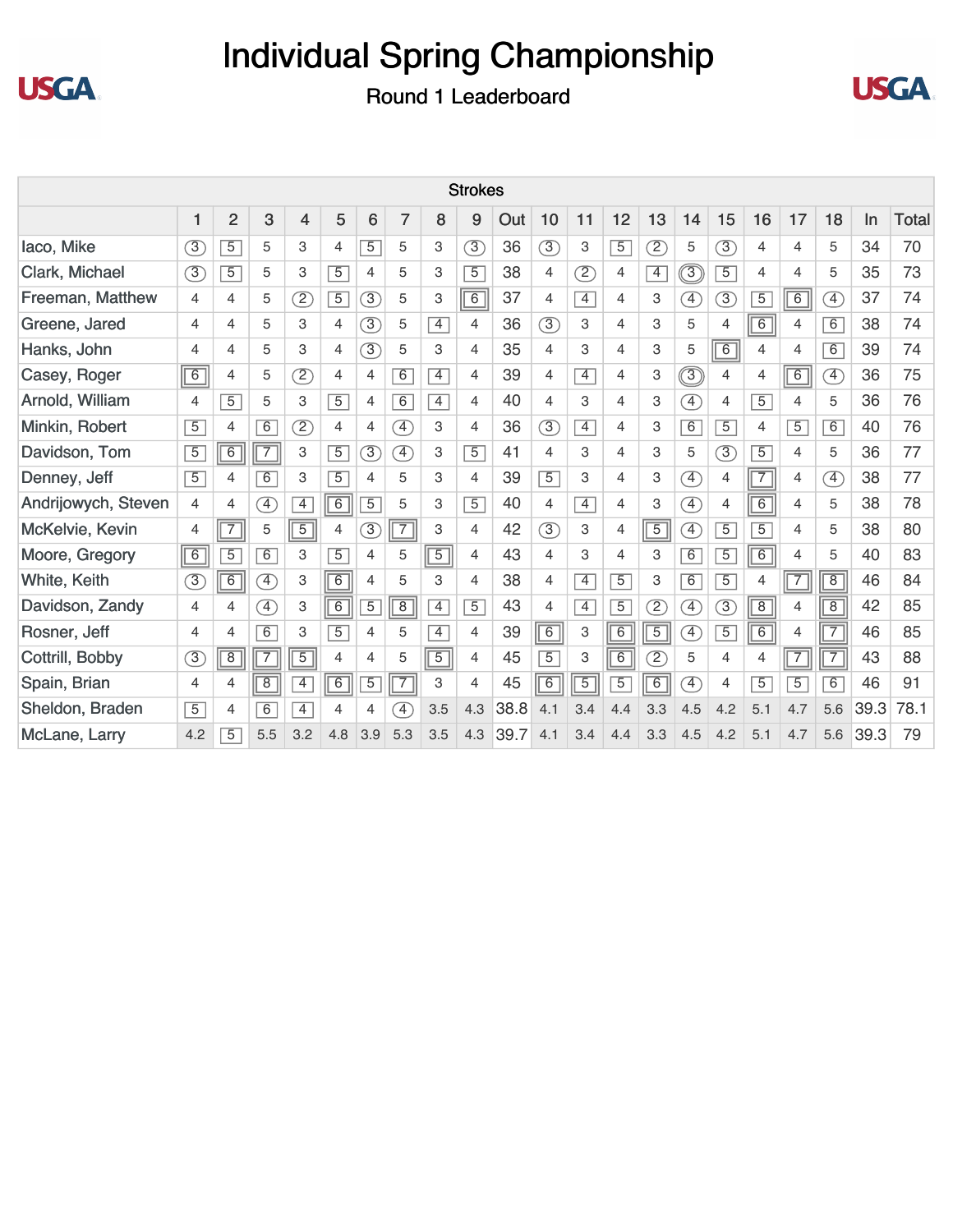# Individual Spring Championship

#### Round 1 Leaderboard



### [NET - Championship](https://static.golfgenius.com/v2tournaments/8517823638529925191?called_from=&round_index=1)

| Pos.           | Player                                             | To Par<br><b>Net</b> | <b>Total</b><br><b>Net</b> |
|----------------|----------------------------------------------------|----------------------|----------------------------|
| 1              | Clark, Michael<br>Tijeras Creek Golf Club          | $-2$                 | 70                         |
| $\overline{2}$ | laco, Mike<br>Arroyo Trabuco Members Club          | $-2$                 | 70                         |
| 3              | Greene, Jared<br>Arroyo Trabuco Members Club       | $-2$                 | 70                         |
|                | The following players did not make the cut         |                      |                            |
| <b>CUT</b>     | Arnold, William<br>Arroyo Trabuco Members Club     | $-1$                 | 71                         |
| <b>CUT</b>     | Davidson, Tom<br>Arroyo Trabuco Members Club       | $-1$                 | 71                         |
| <b>CUT</b>     | Casey, Roger<br>Arroyo Trabuco Members Club        | $\mathsf E$          | 72                         |
| <b>CUT</b>     | Denney, Jeff<br>Arroyo Trabuco Members Club        | Ε                    | 72                         |
| <b>CUT</b>     | Freeman, Matthew<br>Arroyo Trabuco Members Club    | $\mathsf E$          | 72                         |
| <b>CUT</b>     | Hanks, John<br>Arroyo Trabuco Members Club         | $+1$                 | 73                         |
| <b>CUT</b>     | Minkin, Robert<br>Arroyo Trabuco Members Club      | $+3$                 | 75                         |
| <b>CUT</b>     | Moore, Gregory<br>Arroyo Trabuco Members Club      | $+4$                 | 76                         |
| <b>CUT</b>     | Andrijowych, Steven<br>Arroyo Trabuco Members Club | $+5$                 | 77                         |
| <b>CUT</b>     | Davidson, Zandy<br>Roger Dunn Orange/Inland        | $+7$                 | 79                         |
| <b>CUT</b>     | Rosner, Jeff<br>Arroyo Trabuco Members Club        | $+7$                 | 79                         |
| <b>CUT</b>     | Cottrill, Bobby<br>Arroyo Trabuco Members Club     | $+9$                 | 81                         |
| <b>CUT</b>     | McKelvie, Kevin<br>Arroyo Trabuco Members Club     | $+10$                | 82                         |
| <b>CUT</b>     | White, Keith<br>Arroyo Trabuco Members Club        | $+10$                | 82                         |
| <b>CUT</b>     | Spain, Brian<br>Arroyo Trabuco Members Club        | $+12$                | 84                         |
| <b>CUT</b>     | Sheldon, Braden<br>Arroyo Trabuco Members Club     | $+1$                 | 30                         |
| <b>CUT</b>     | McLane, Larry<br>Arroyo Trabuco Members Club       | Ε                    | $\overline{4}$             |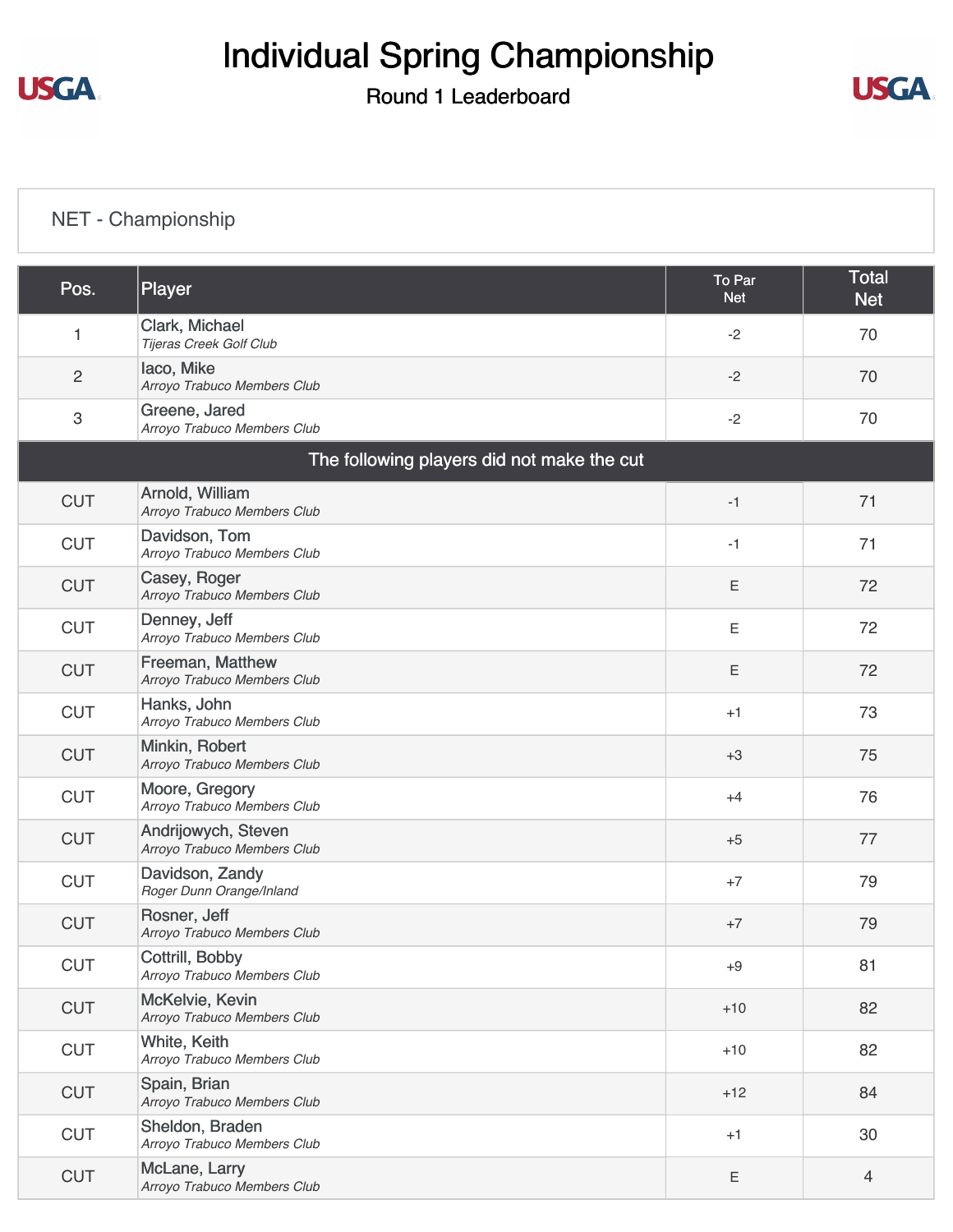



|                            |                  |                |                              |                  |                |                     |                              |                |                | <b>Strokes</b> |                |                |                                       |                |                              |                |                |                |                              |           |                |            |
|----------------------------|------------------|----------------|------------------------------|------------------|----------------|---------------------|------------------------------|----------------|----------------|----------------|----------------|----------------|---------------------------------------|----------------|------------------------------|----------------|----------------|----------------|------------------------------|-----------|----------------|------------|
|                            | 1                | $\overline{2}$ | 3                            | $\overline{4}$   | 5              | 6                   | 7                            | 8              | 9              | Out            | 10             | 11             | 12                                    | 13             | 14                           | 15             | 16             | 17             | 18                           | <b>In</b> | <b>Total</b>   | <b>Net</b> |
| Clark, Michael (3)         | $\circled{3}$    | $\overline{5}$ | 5                            | 3                | $\overline{5}$ | 4                   | 5                            | 3              | $\overline{5}$ | 38             | 4              | (2)            | $\overline{4}$                        | $\overline{4}$ | $\circledS$                  | $\overline{5}$ | 4              | 4              | 5                            | 35        | 73             | 70         |
| laco, Mike (0)             | $\circled{3}$    | $\overline{5}$ | 5                            | 3                | 4              | $\overline{5}$      | 5                            | 3              | $\circled{3}$  | 36             | $\circled{3}$  | 3              | $\overline{5}$                        | Z              | 5                            | $\circled{3}$  | $\overline{4}$ | $\overline{4}$ | 5                            | 34        | 70             | 70         |
| Greene, Jared (4)          | $\overline{4}$   | $\overline{4}$ | 5                            | 3                | 4              | $\circled{3}$       | 5                            | $\overline{4}$ | $\overline{4}$ | 36             | $\circled{3}$  | 3              | 4                                     | 3              | 5                            | 4              | $\overline{6}$ | 4              | 6                            | 38        | 74             | 70         |
| Arnold, William (5)        | $\overline{4}$   | $\overline{5}$ | 5                            | 3                | $\overline{5}$ | 4                   | $\overline{6}$               | $\overline{4}$ | 4              | 40             | $\overline{4}$ | 3              | 4                                     | 3              | $\left( \overline{4}\right)$ | 4              | $\overline{5}$ | $\overline{4}$ | 5                            | 36        | 76             | 71         |
| Davidson, Tom (6)          | $\overline{5}$   | $\overline{6}$ | $\overline{7}$               | 3                | $\overline{5}$ | $\circled{3}$       | $\left( \overline{4}\right)$ | 3              | $\overline{5}$ | 41             | $\overline{4}$ | 3              | $\overline{4}$                        | 3              | 5                            | $\circled{3}$  | $\overline{5}$ | 4              | 5                            | 36        | 77             | 71         |
| Casey, Roger (3)           | $\boxed{6}$      | $\overline{4}$ | 5                            | $\overline{2}$   | 4              | 4                   | $\overline{6}$               | $\overline{4}$ | 4              | 39             | $\overline{4}$ | $\overline{4}$ | $\overline{4}$                        | 3              | $\circledS$                  | 4              | $\overline{4}$ | $\overline{6}$ | $\left( \overline{4}\right)$ | 36        | 75             | 72         |
| Denney, Jeff (5)           | $\overline{5}$   | $\overline{4}$ | $\overline{6}$               | 3                | $\overline{5}$ | $\overline{4}$      | 5                            | 3              | 4              | 39             | $\overline{5}$ | 3              | $\overline{4}$                        | 3              | $\left( \overline{4}\right)$ | 4              | $\sqrt{7}$     | 4              | $\left( \overline{4}\right)$ | 38        | 77             | 72         |
| Freeman, Matthew<br>(2)    | $\overline{4}$   | $\overline{4}$ | 5                            | $\overline{2}$   | $\overline{5}$ | $\circled{3}$       | 5                            | 3              | $\overline{6}$ | 37             | $\overline{4}$ | $\overline{4}$ | $\overline{4}$                        | 3              | $\left( \overline{4}\right)$ | $\overline{3}$ | $\overline{5}$ | $\overline{6}$ | $\boxed{4}$                  | 37        | 74             | 72         |
| Hanks, John (1)            | $\overline{4}$   | $\overline{4}$ | 5                            | 3                | 4              | $\circled{3}$       | 5                            | 3              | $\overline{4}$ | 35             | $\overline{4}$ | 3              | 4                                     | 3              | 5                            | $\overline{6}$ | $\overline{4}$ | 4              | 6                            | 39        | 74             | 73         |
| Minkin, Robert (1)         | $\overline{5}$   | $\overline{4}$ | $\overline{6}$               | $\overline{2}$   | 4              | $\overline{4}$      | $\left( \overline{4}\right)$ | 3              | 4              | 36             | $\circled{3}$  | $\overline{4}$ | 4                                     | 3              | $\overline{6}$               | $\overline{5}$ | 4              | $\overline{5}$ | 6                            | 40        | 76             | 75         |
| Moore, Gregory (7)         | $\overline{6}$   | $\overline{5}$ | $\overline{6}$               | З                | $\overline{5}$ | 4                   | 5                            | $\overline{5}$ | 4              | 43             | $\overline{4}$ | 3              | $\overline{4}$                        | 3              | $\overline{6}$               | $\overline{5}$ | 6              | 4              | 5                            | 40        | 83             | 76         |
| Andrijowych,<br>Steven (1) | $\overline{4}$   | $\overline{4}$ | $\left( \overline{4}\right)$ | $\overline{4}$   | $\overline{6}$ | $\overline{5}$      | 5                            | 3              | $\overline{5}$ | 40             | $\overline{4}$ | $\overline{4}$ | 4                                     | 3              | $\left( \overline{4}\right)$ | 4              | 6              | 4              | 5                            | 38        | 78             | 77         |
| Davidson, Zandy<br>(6)     | $\overline{4}$   | 4              | $\left( \overline{4}\right)$ | 3                | $\overline{6}$ | $\overline{5}$      | $\overline{8}$               | $\overline{4}$ | $\overline{5}$ | 43             | $\overline{4}$ | $\overline{4}$ | $\overline{5}$                        | $\circled{2}$  | $\left( \widehat{4}\right)$  | $\circled{3}$  | $\boxed{8}$    | $\overline{4}$ | $\sqrt{8}$                   | 42        | 85             | 79         |
| Rosner, Jeff (6)           | 4                | 4              | 6                            | 3                | $\overline{5}$ | 4                   | 5                            | $\overline{4}$ | 4              | 39             | $\overline{6}$ | 3              | $\overline{6}$                        | $\overline{5}$ | $\boxed{4}$                  | $\overline{5}$ | 6              | 4              | $\overline{7}$               | 46        | 85             | 79         |
| Cottrill, Bobby (7)        | $\left(3\right)$ | $\overline{8}$ | $\overline{7}$               | $\overline{5}$   | 4              | $\overline{4}$      | 5                            | $\overline{5}$ | 4              | 45             | $\overline{5}$ | 3              | $\overline{6}$                        | $\mathcal{D}$  | 5                            | 4              | 4              | $\overline{7}$ | $\overline{7}$               | 43        | 88             | 81         |
| McKelvie, Kevin<br>$(+2)$  | 4                | $\overline{7}$ | 5                            | $\overline{5}$   | 4              | $\circled{3}$       | $\overline{7}$               | 3              | $\overline{4}$ | 42             | $\circled{3}$  | 3              | 4                                     | $\overline{5}$ | $\left( \overline{4}\right)$ | $\overline{5}$ | $\overline{5}$ | 4              | 5                            | 38        | 80             | 82         |
| White, Keith (2)           | $\left(3\right)$ | $\overline{6}$ | $\boxed{4}$                  | 3                | $\overline{6}$ | $\overline{4}$      | 5                            | 3              | 4              | 38             | $\overline{4}$ | $\overline{4}$ | $\overline{5}$                        | 3              | $\overline{6}$               | $\overline{5}$ | 4              | $\overline{7}$ | $\overline{8}$               | 46        | 84             | 82         |
| Spain, Brian (7)           | 4                | 4              | $\overline{8}$               | $\overline{4}$   | $\overline{6}$ | $\overline{5}$      | $\overline{7}$               | 3              | 4              | 45             | $\boxed{6}$    | $\overline{5}$ | $\overline{5}$                        | $\overline{6}$ | Œ                            | 4              | $\overline{5}$ | $\overline{5}$ | 6                            | 46        | 91             | 84         |
| Sheldon, Braden<br>(1)     | $\overline{5}$   | 4              | 6                            | $\overline{4}$   | 4              | 4                   | $\mathcal{F}$                | 3.5            | 4.1            | 38.6           | 4.2            | 3.4            | 3.7                                   | 2.9            | 4.5                          | 4.2            | 5.1            | 4.2            | 5.6                          | 37.8      | 76.4           | 75.4       |
| McLane, Larry (6)          | 4.2              | $\overline{5}$ | 5.5                          | 3.6 <sup>°</sup> |                | $5.4^{\degree}$ 3.9 | 5.4                          | 3.5            | 4.1            | 40.6           | 4.2            | 3.4            | $4.7$ <sup><math>\degree</math></sup> |                | $3.9^{\degree}$ 4.5          | 4.2            | 5.1            | $5.2^{\circ}$  | 5.6                          |           | 40.8 81.4 75.4 |            |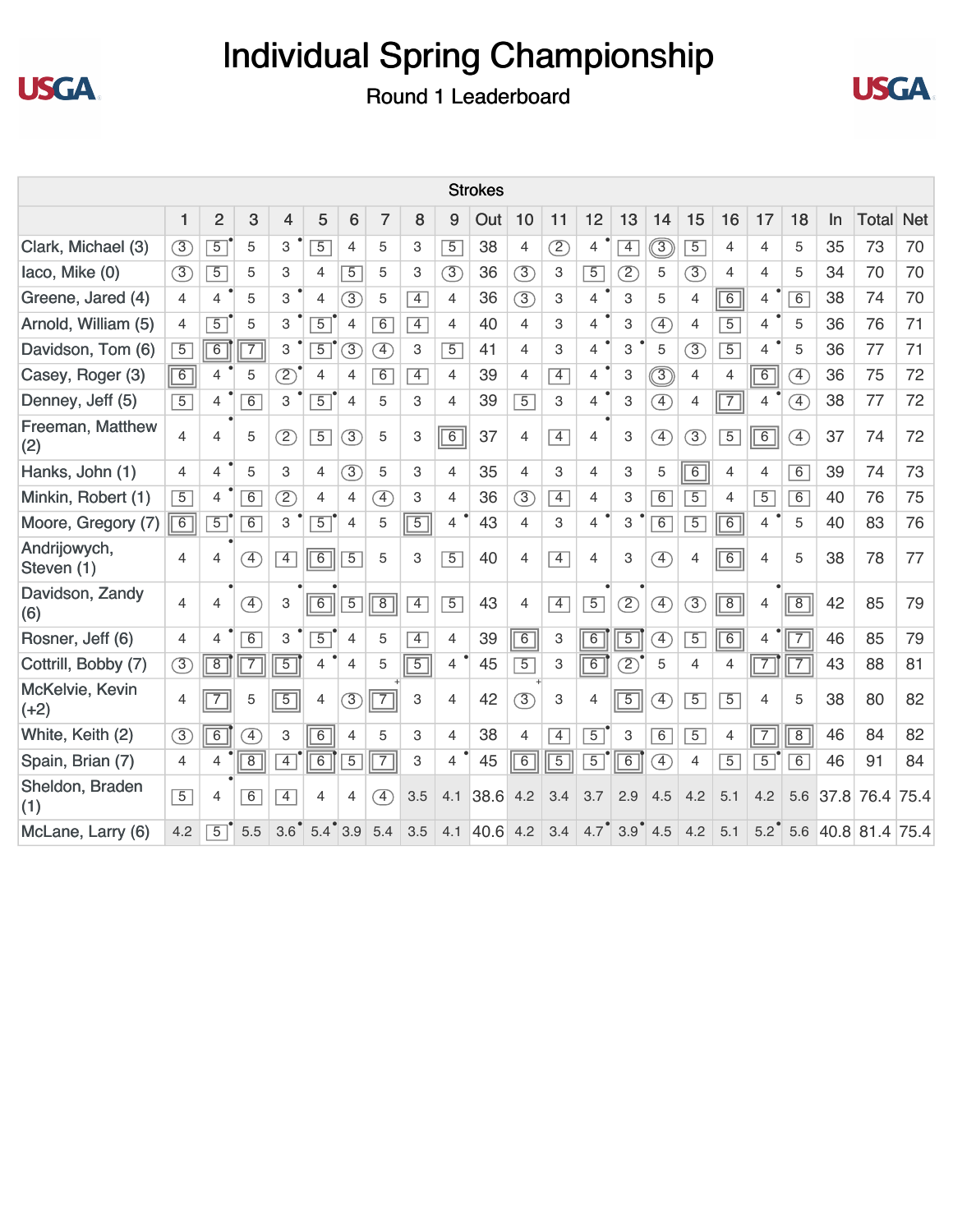**USGA.** 

# Individual Spring Championship

#### Round 1 Leaderboard



### [NET - Arroyo](https://static.golfgenius.com/v2tournaments/8517847432111874121?called_from=&round_index=1)

| Pos.             | Player                                            | To Par<br><b>Net</b> | <b>Total</b><br><b>Net</b> |
|------------------|---------------------------------------------------|----------------------|----------------------------|
| 1                | Barton, Samuel<br>Arroyo Trabuco Members Club     | $-5$                 | 67                         |
| $\overline{c}$   | Tall, Michael<br>San Juan Hills Mens Golf Club    | $-2$                 | 70                         |
| $\sqrt{3}$       | Kruse, Wes<br>Arroyo Trabuco Members Club         | $-2$                 | 70                         |
| $\overline{4}$   | McLane, Jerry<br>Arroyo Trabuco Members Club      | $-1$                 | 71                         |
| 5                | Bennett, Dan<br>Arroyo Trabuco Members Club       | $-1$                 | 71                         |
| 6                | Pattillo, Glenn<br>Arroyo Trabuco Members Club    | $\mathsf E$          | 72                         |
| $\overline{7}$   | Bernstein, Steven<br>Arroyo Trabuco Members Club  | $+1$                 | 73                         |
| $\,8\,$          | Scott, Ryan<br>Arroyo Trabuco Members Club        | $+2$                 | 74                         |
| $\boldsymbol{9}$ | Howe, Tom<br>Arroyo Trabuco Members Club          | $+3$                 | 75                         |
| 10               | Palusso, Ron<br>Arroyo Trabuco Members Club       | $+3$                 | 75                         |
| 11               | Ryan, Shaun<br>Arroyo Trabuco Members Club        | $+3$                 | 75                         |
| 12               | Barrette, Ken<br>Arroyo Trabuco Members Club      | $+4$                 | 76                         |
| 13               | Krufka, Michael<br>Tijeras Creek Golf Club        | $+6$                 | 78                         |
| 14               | Holbrook, Don<br>Monarch Beach Golf Links         | $+6$                 | 78                         |
| 15               | Hughes, Jeff<br>Arroyo Trabuco Members Club       | $+6$                 | 78                         |
| 16               | Brick, Joe<br>Arroyo Trabuco Members Club         | $+6$                 | 78                         |
| 17               | Fitzgerald, Duane<br>Arroyo Trabuco Members Club  | $+7$                 | 79                         |
| 18               | Grismer, Adam<br>Arroyo Trabuco Members Club      | $+7$                 | 79                         |
| 19               | West, Anton<br>Arroyo Trabuco Members Club        | $+9$                 | 81                         |
| 20               | Sammon, Gary<br>Arroyo Trabuco Members Club       | $+10$                | 82                         |
| 21               | Puchalski, Jeffery<br>Arroyo Trabuco Members Club | $+10$                | 82                         |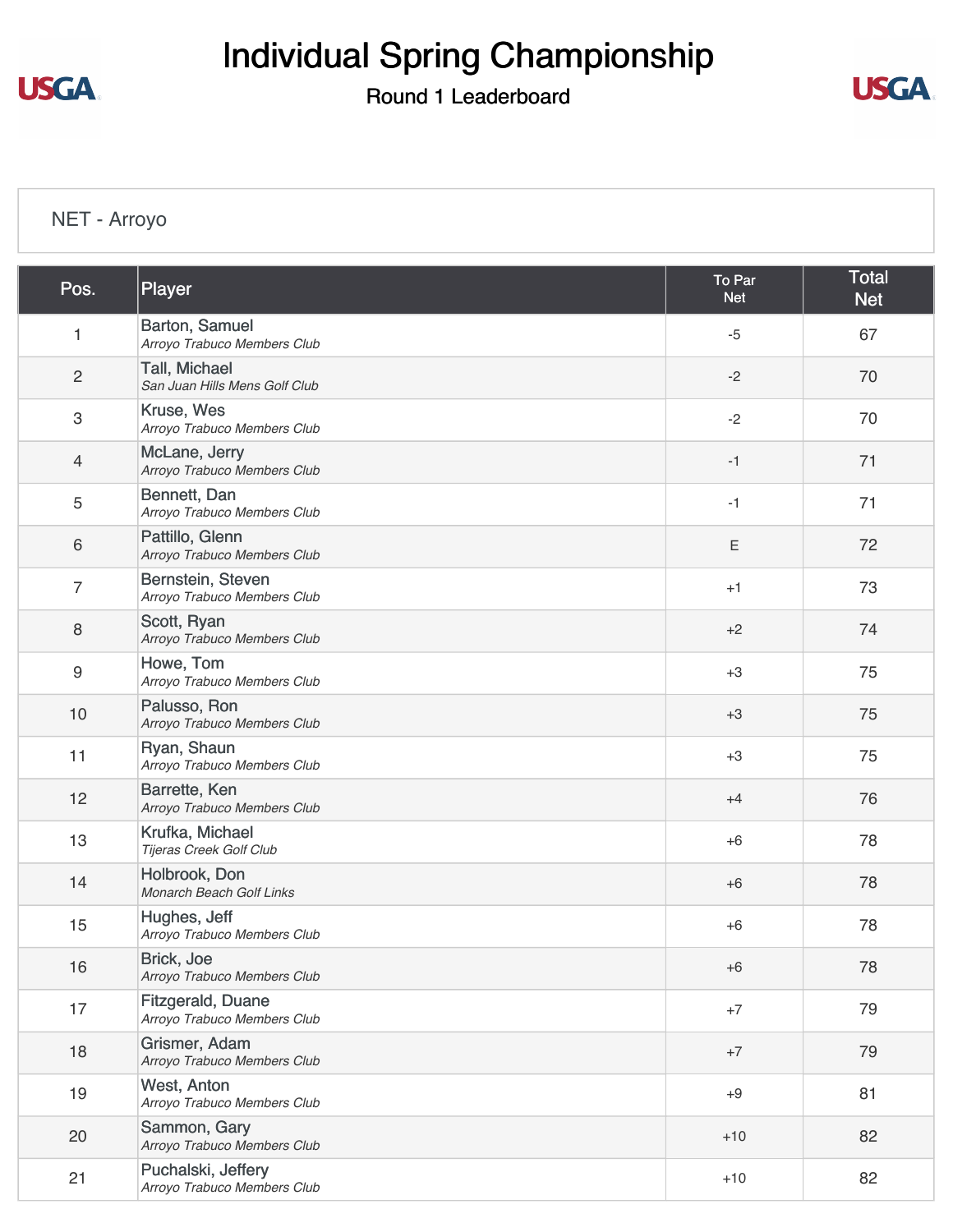



| 22                        | Harwood, Dave                                   |                |                | Arroyo Trabuco Members Club |                |                              |                |                |                |                              |     |                |                |                |                               |                              |                | $+10$          |                              | 82                     |                |                  |    |
|---------------------------|-------------------------------------------------|----------------|----------------|-----------------------------|----------------|------------------------------|----------------|----------------|----------------|------------------------------|-----|----------------|----------------|----------------|-------------------------------|------------------------------|----------------|----------------|------------------------------|------------------------|----------------|------------------|----|
| 23                        | Tucker, John<br>Arroyo Trabuco Members Club     |                |                |                             |                |                              |                |                |                |                              |     |                |                |                |                               |                              |                | $+14$          |                              |                        |                | 86               |    |
| 24                        | Mittleman, James<br>Arroyo Trabuco Members Club |                |                |                             |                |                              |                |                |                |                              |     |                |                |                |                               |                              |                | $+14$          |                              |                        |                | 86               |    |
| 25                        | Rutherford, Rich<br>Arroyo Trabuco Members Club |                |                |                             |                |                              |                |                |                |                              |     |                |                |                |                               |                              |                | $+21$          |                              |                        |                | 93               |    |
|                           |                                                 |                |                |                             |                |                              |                |                |                | <b>Strokes</b>               |     |                |                |                |                               |                              |                |                |                              |                        |                |                  |    |
|                           |                                                 | 1              | $\overline{2}$ | 3                           | 4              | 5                            | 6              | 7              | 8              | 9                            | Out | 10             | 11             | 12             | 13                            | 14                           | 15             | 16             | 17                           | 18                     | $\ln$          | <b>Total Net</b> |    |
| Barton, Samuel (9)        |                                                 | $\overline{4}$ | $\boxed{4}$    | $\circled{5}$               | $\circled{3}$  | A)                           | 4              | <sup>4</sup>   | $\overline{5}$ | $\mathcal{F}$                | 37  | $\sqrt{5}$     | $\overline{4}$ | $\circled{4}$  | 3                             | $\overline{6}$               | 4              | 4              | ④                            | $\circled{5}$          | 39             | 76               | 67 |
| Tall, Michael (8)         |                                                 | $\overline{4}$ | <sup>4</sup>   | $\overline{6}$              | $\circled{3}$  | A)                           | ②              | 5              | $\overline{5}$ | 5                            | 38  | $\overline{4}$ | $\overline{4}$ | 5              | $\overline{4}$                | $\left( \overline{4}\right)$ | 4              | 4              | 5                            | 6                      | 40             | 78               | 70 |
| Kruse, Wes (9)            |                                                 | $\circled{3}$  | 5              | $\circled{5}$               | 4              | 5                            | 3              | 5              | $\overline{4}$ | ③                            | 37  | $\overline{4}$ | 3              | $\overline{7}$ | 4                             | 5                            | $\overline{4}$ | 4              | 6                            | $\overline{5}$         | 42             | 79               | 70 |
| McLane, Jerry (12)        |                                                 | $\overline{4}$ | 5              | $\circledS$                 | 3)             | A)                           | $\overline{7}$ | <sup>4</sup>   | $\circled{3}$  | $\circledA$                  | 39  | $\overline{7}$ | 4              | 5              | $\circled{3}$                 | 5                            | 5              | $\overline{5}$ | 5                            | $\circled{5}$          | 44             | 83               | 71 |
| Bennett, Dan (12)         |                                                 | $\overline{4}$ | 5              | $\circled{5}$               | 4              | $\boxed{4}$                  | 4              | 5              | $\circled{3}$  | $\circled{4}$                | 38  | 4              | $\overline{5}$ | 5              | $\circled{3}$                 | 5                            | 5              | $\overline{8}$ | $\left( \overline{4}\right)$ | 6                      | 45             | 83               | 71 |
| Pattillo, Glenn (9)       |                                                 | $\overline{4}$ | 5              | 6                           | $\overline{8}$ | 3)                           | $\circled{3}$  | 5              | 3              | 6                            | 43  | $\sqrt{5}$     | 3              | $\circledA$    | 4                             | 5                            | $\circled{3}$  | 4              | $\bigoplus$                  | 6                      | 38             | 81               | 72 |
| Bernstein, Steven<br>(7)  |                                                 | $\boxed{6}$    | $\mathcal{F}$  | 5                           | $\overline{4}$ | ③                            | $\overline{4}$ | 5              | $\overline{4}$ | 6                            | 41  | $\overline{4}$ | 3              | $\circled{4}$  | $\circled{3}$                 | $\boxed{6}$                  | 4              | 4              | $\bigcirc$                   | $\boxed{7}$            | 39             | 80               | 73 |
| Scott, Ryan (9)           |                                                 | $\overline{4}$ | 6              | (5)                         | 4              | $\circled{4}$                | 6              | 5              | 3              | $\circled{4}$                | 41  | $\overline{4}$ | 3              | 6              | $\overline{4}$                | 5                            | 4              | $\overline{5}$ | 6                            | $\mathcal{F}$          | 42             | 83               | 74 |
| Howe, Tom (8)             |                                                 | 4              | 5              | $\overline{7}$              | 4              | $\left( \overline{4}\right)$ | $\circled{3}$  | 6              | $\overline{5}$ | $\circled{4}$                | 42  | $\sqrt{5}$     | $\overline{5}$ | $\bigoplus$    | 4                             | 5                            | 4              | 4              | 6                            | $\widehat{\ket{\Phi}}$ | 41             | 83               | 75 |
| Palusso, Ron (10)         |                                                 | $\overline{4}$ | $\overline{6}$ | $\boxed{4}$                 | $\circled{3}$  | <sup>4</sup>                 | $\overline{4}$ | 6              | $\overline{4}$ | 5                            | 40  | $\overline{6}$ | 3              | $\bigoplus$    | $\overline{5}$                | 5                            | 5              | $\overline{5}$ | $\left( \overline{4}\right)$ | $\overline{8}$         | 45             | 85               | 75 |
| Ryan, Shaun (11)          |                                                 | $\overline{4}$ | 5              | $\circ$                     | D)             | $\left( \overline{4}\right)$ | 6              | 5              | $\circled{3}$  | 5                            | 39  | $\overline{6}$ | 3              | $\overline{6}$ | $\overline{5}$                | 6                            | 5              | $\overline{5}$ | 5                            | 6                      | 47             | 86               | 75 |
| Barrette, Ken (8)         |                                                 | $\sqrt{7}$     | $\boxed{4}$    | $\overline{8}$              | 3)             | $\left( \overline{4}\right)$ | 4              | 5              | 3              | ි                            | 41  | $\overline{6}$ | $\overline{6}$ | $\circled{4}$  | 4                             | $\overline{6}$               | $\overline{4}$ | 4              | 5                            | $\widehat{4}$          | 43             | 84               | 76 |
| Krufka, Michael (9)       |                                                 | 6              | 5              | $\left(5\right)$            | 4              | 5                            | $\overline{5}$ | $\overline{7}$ | 3              | 5                            | 45  | $\overline{4}$ | 3              | 5              | $\overline{5}$                | 5                            | 4              | $\overline{7}$ | $\left( \overline{4}\right)$ | $\circled{5}$          | 42             | 87               | 78 |
| Holbrook, Don (9)         |                                                 | 6              | 5              | $\overline{8}$              | 4              | $\left( \overline{4}\right)$ | $\overline{4}$ | 6              | $\overline{4}$ | $\circled{4}$                | 45  | $\circled{3}$  | $\overline{4}$ | 5              | $\circled{3}$                 | 5                            | 4              | 4              | $\overline{7}$               | $\overline{7}$         | 42             | 87               | 78 |
| Hughes, Jeff (10)         |                                                 | $\overline{4}$ | $\overline{8}$ | $\overline{7}$              | 4              | 5                            | 4              | 5              | 3              | $\circled{4}$                | 44  | 6              | $\overline{4}$ | 6              | $\circled{3}$                 | 6                            | ③              | $\overline{6}$ | 5                            | $\mathcal{F}$          | 44             | 88               | 78 |
| Brick, Joe (9)            |                                                 | $\boxed{6}$    | 5              | (5)                         | $\circled{3}$  | 5                            | $\overline{5}$ | 5              | 3              | $\circled{4}$                | 41  | 4              | $\overline{4}$ | <sup>4</sup>   | $\overline{5}$                | 6                            | 4              | $\overline{7}$ | 5                            | $\overline{7}$         | 46             | 87               | 78 |
| Fitzgerald, Duane<br>(9)  |                                                 | $\overline{5}$ | 6              | (5)                         | $\circled{3}$  | 5                            | 3              | 5              | $\overline{4}$ | $\left( \overline{4}\right)$ | 40  | $\overline{8}$ | $\overline{4}$ | 5              | $\overline{5}$                | 5                            | 4              | $\overline{7}$ | 5                            | $\circledS$            | 48             | 88               | 79 |
| Grismer, Adam (12)        |                                                 | $\overline{4}$ | 5              | 6                           | 4              | 5                            | $\overline{4}$ | 5              | 4              | 5                            | 42  | $\sqrt{5}$     | $\overline{4}$ | 5              | $\overline{6}$                | 5                            | 6              | $\overline{7}$ | 5                            | 6                      | $ 49\rangle$   | 91               | 79 |
| West, Anton (10)          |                                                 | 4              | 6              | $\overline{9}$              | $\overline{5}$ | 5                            | $\overline{4}$ | 5              | $\overline{4}$ | 5                            | 47  | $\overline{4}$ | $\overline{4}$ | ④              | $(3)$ <sup>'</sup> $\sqrt{7}$ |                              | 6              | $\overline{6}$ | 5                            | $\circled{5}$          | 44             | 91               | 81 |
| Sammon, Gary (8)          |                                                 | $5\overline{}$ | 5              | $\sqrt{7}$                  | 4              | $\boxed{6}$                  | $\overline{5}$ | $\overline{7}$ | $\overline{5}$ | 5                            | 49  | $\overline{6}$ | 3              | $\circledS$    | 4                             | 5                            | 4              | $\overline{5}$ | 5                            | 6                      | 41             | 90               | 82 |
| Puchalski, Jeffery<br>(9) |                                                 | 4              | ④              | $\circled{5}$               | $\overline{5}$ | $\sqrt{7}$                   | $\overline{4}$ | 6              | $\boxed{5}$    | 5                            | 45  | $\boxed{6}$    | 3              | $\boxed{8}$    | $\circled{3}$                 | 5                            | $\overline{5}$ | 4              | 5                            | $\overline{7}$         | 46             | 91               | 82 |
| Harwood, Dave (8)         |                                                 | $\overline{4}$ | $\circled{4}$  | $\sqrt{8}$                  | $\overline{4}$ | 5                            | $\overline{4}$ | 6              | 3              | 5                            | 43  | $\sqrt{5}$     | 3              | 6              | $\overline{5}$                | $\sqrt{7}$                   | $\overline{4}$ | $\overline{5}$ | 5                            | $\overline{7}$         | 47]            | 90               | 82 |
| Tucker, John (12)         |                                                 | $\boxed{5}$    | $\circled{4}$  | $\overline{7}$              | $\overline{4}$ | $\circledS$                  | $\boxed{8}$    | Ð              | $\overline{5}$ | $\sqrt{8}$                   | 48  | $\overline{4}$ | 4              | ④              | $\overline{5}$                | $\sqrt{8}$                   | $\boxed{6}$    | $\boxed{6}$    | 6                            | $\overline{7}$         | $\frac{1}{50}$ | 98               | 86 |
| Mittleman, James<br>(9)   |                                                 | $\circled{3}$  | $\circled{4}$  | 6                           | $\overline{4}$ | $\sqrt{8}$                   | $\boxed{8}$    | $\circled{4}$  | $\boxed{5}$    | $\circled{4}$                | 46  | $\overline{4}$ | 3              | 5              | $\overline{5}$                | 5                            | $\overline{4}$ | $\overline{5}$ | 6                            | $\overline{12}$        | 49             | 95               | 86 |
| Rutherford, Rich (9)      |                                                 | $\boxed{6}$    | $\circled{4}$  | $\boxed{7}$                 | $\overline{4}$ | 5                            | $\overline{4}$ | 6              | $\overline{4}$ | 5                            | 45  | $\sqrt{5}$     | $\overline{5}$ | $\boxed{7}$    | $\overline{4}$                | $\sqrt[3]{3}$                | 4              | $\overline{9}$ | $\overline{8}$               | $\overline{7}$         | 157            | 102              | 93 |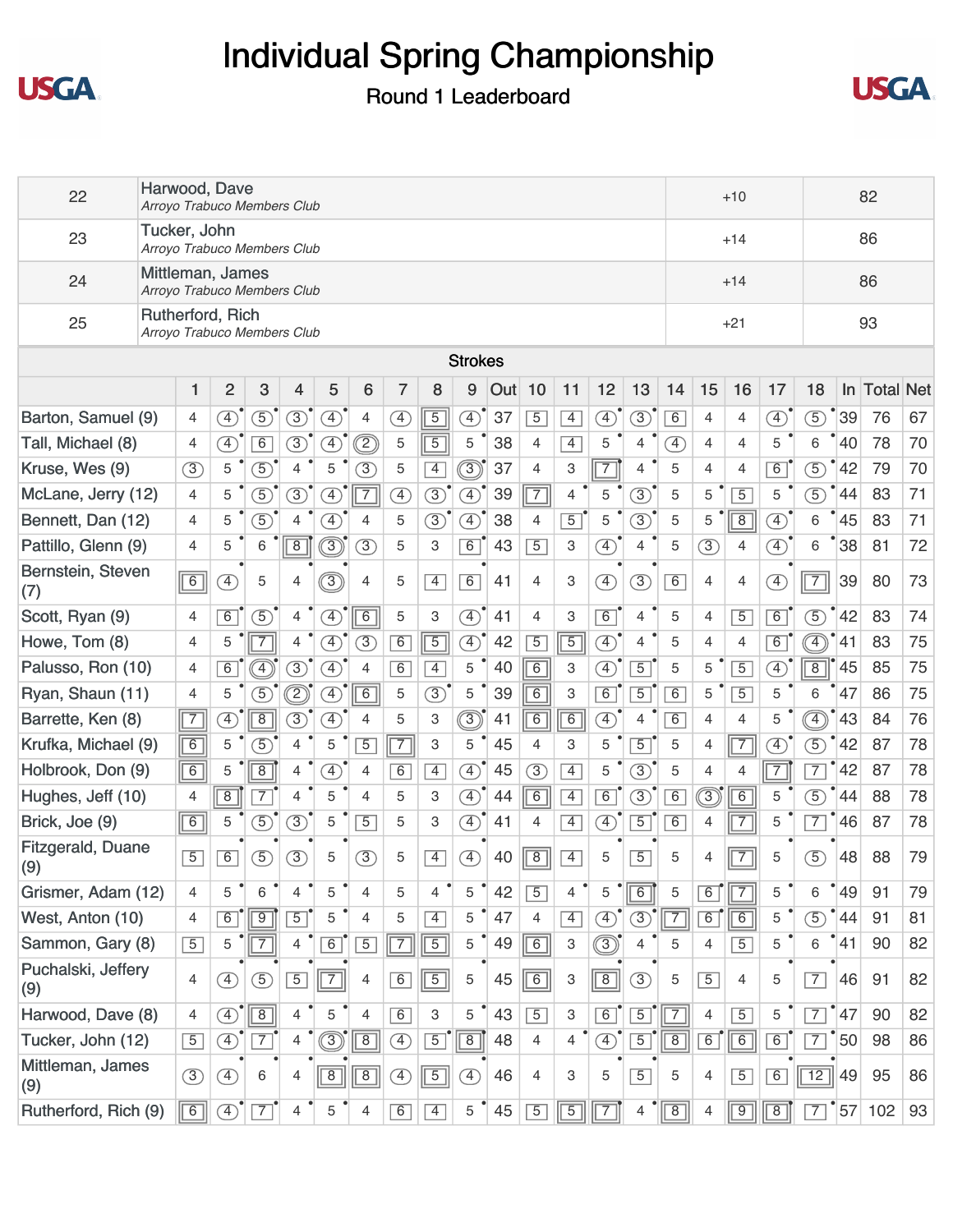# Individual Spring Championship

#### Round 1 Leaderboard



#### [NET - Trabuco](https://static.golfgenius.com/v2tournaments/8517847423589048392?called_from=&round_index=1)

| Pos.                      | Player                                               | To Par<br><b>Net</b> | <b>Total</b><br><b>Net</b> |
|---------------------------|------------------------------------------------------|----------------------|----------------------------|
| $\mathbf{1}$              | <b>Wheeler, Rocky</b><br>Arroyo Trabuco Members Club | $-4$                 | 68                         |
| $\overline{c}$            | Pena, Xavier<br>Arroyo Trabuco Members Club          | $-4$                 | 68                         |
| $\ensuremath{\mathsf{3}}$ | Christie, Richard<br>Arroyo Trabuco Members Club     | $-2$                 | 70                         |
| $\overline{4}$            | King, Rusty<br>Arroyo Trabuco Members Club           | $-2$                 | 70                         |
| $\sqrt{5}$                | Maldonado, David<br>Arroyo Trabuco Members Club      | $+1$                 | 73                         |
| 6                         | Thomas, Tony<br>Arroyo Trabuco Members Club          | $+1$                 | 73                         |
| 7                         | Davidson, Dylan<br>Arroyo Trabuco Members Club       | $+1$                 | 73                         |
| 8                         | Tringale, Raymond<br>Arroyo Trabuco Members Club     | $+1$                 | 73                         |
| $\boldsymbol{9}$          | Colburn, Kirk<br>Arroyo Trabuco Members Club         | $+2$                 | 74                         |
| 10                        | Moaven, Fred<br>Arroyo Trabuco Members Club          | $+2$                 | 74                         |
| 11                        | Szal, Joe<br>Arroyo Trabuco Members Club             | $+3$                 | 75                         |
| 12                        | Corbin, Ron<br>Arroyo Trabuco Members Club           | $+3$                 | 75                         |
| 13                        | Davis, Craig<br>Arroyo Trabuco Members Club          | $+4$                 | 76                         |
| 14                        | Quader, Asef<br>Arroyo Trabuco Members Club          | $+4$                 | 76                         |
| 15                        | Ung, Ron<br>Arroyo Trabuco Members Club              | $+4$                 | 76                         |
| 16                        | Martin, Michael<br>Arroyo Trabuco Members Club       | $+4$                 | 76                         |
| 17                        | Ridenour, Robert<br>Arroyo Trabuco Members Club      | $+6$                 | 78                         |
| 18                        | Brahmbhatt, Chris<br>Arroyo Trabuco Members Club     | $+6$                 | 78                         |
| 19                        | Depew, Bob<br>Arroyo Trabuco Members Club            | $+6$                 | 78                         |
| 20                        | Berube, Robert<br>Arroyo Trabuco Members Club        | $+6$                 | 78                         |
| 21                        | Pedzinski, Ron<br>Arroyo Trabuco Members Club        | $+6$                 | 78                         |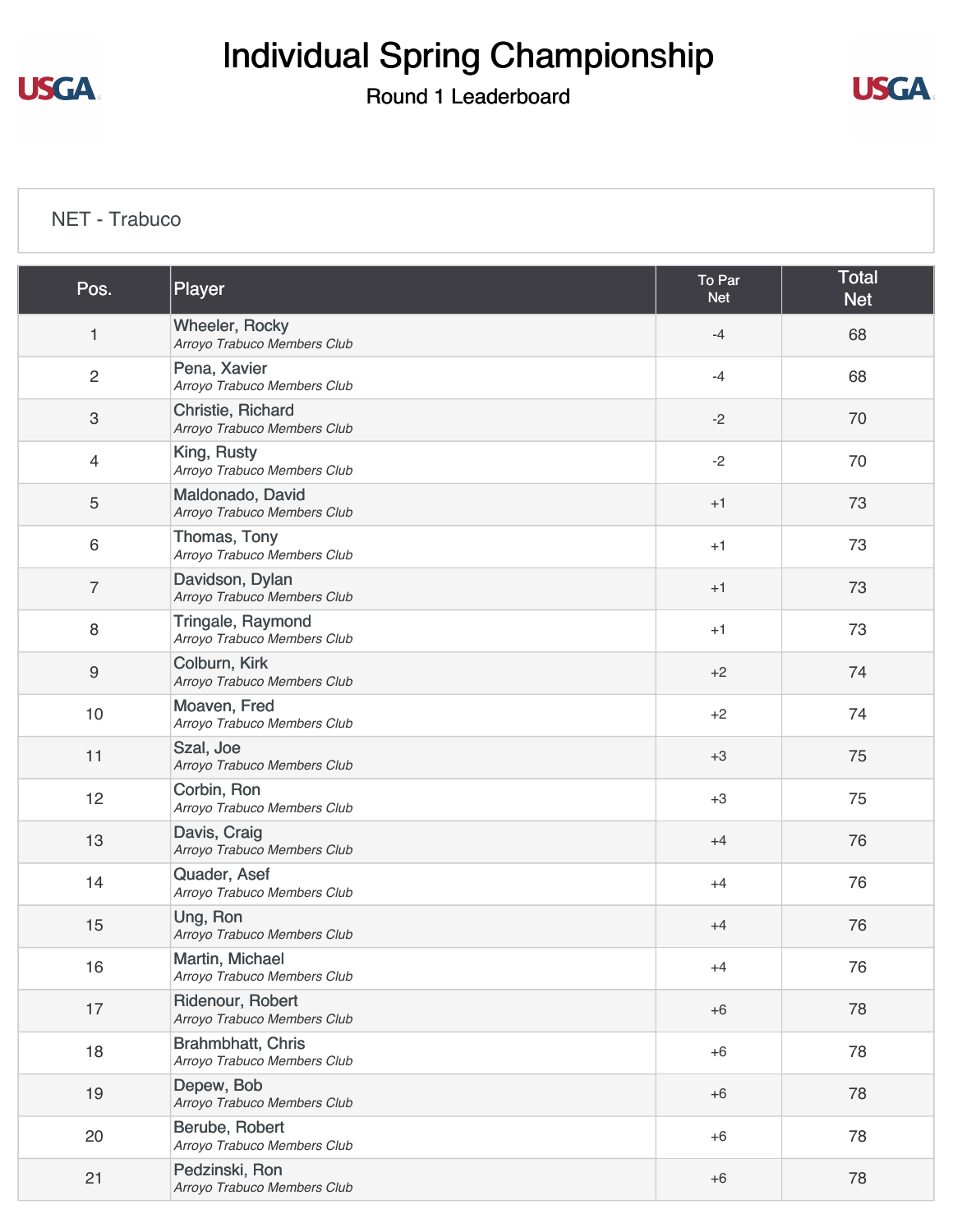



| 22                            |                              | Fields, Todd<br>79<br>$+7$<br>Arroyo Trabuco Members Club<br>Nelson, James |                                                                                                                                                                                                                                                                                                                                               |                |                              |                              |                |                |               |                |                |                |               |                |                |                              |                              |               |                 |                 |              |    |
|-------------------------------|------------------------------|----------------------------------------------------------------------------|-----------------------------------------------------------------------------------------------------------------------------------------------------------------------------------------------------------------------------------------------------------------------------------------------------------------------------------------------|----------------|------------------------------|------------------------------|----------------|----------------|---------------|----------------|----------------|----------------|---------------|----------------|----------------|------------------------------|------------------------------|---------------|-----------------|-----------------|--------------|----|
| 23                            |                              |                                                                            |                                                                                                                                                                                                                                                                                                                                               |                | Arroyo Trabuco Members Club  |                              |                |                |               |                |                |                |               |                |                |                              | $+7$                         |               |                 | 79              |              |    |
| 24                            |                              | Conklin, Hugh                                                              |                                                                                                                                                                                                                                                                                                                                               |                | Arroyo Trabuco Members Club  |                              |                |                |               |                |                |                |               |                |                |                              | $+10$                        |               |                 | 82              |              |    |
| 25                            |                              | King, Debbie                                                               |                                                                                                                                                                                                                                                                                                                                               |                | Arroyo Trabuco Members Club  |                              |                |                |               |                |                |                |               |                |                |                              | $+10$                        |               |                 | 82              |              |    |
| <b>O</b> DNF                  |                              | Hood, Ken                                                                  |                                                                                                                                                                                                                                                                                                                                               |                | Arroyo Trabuco Members Club  |                              |                |                |               |                |                |                |               |                |                |                              |                              |               |                 | <b>O</b> DNF    |              |    |
|                               |                              |                                                                            |                                                                                                                                                                                                                                                                                                                                               |                |                              |                              |                |                |               | <b>Strokes</b> |                |                |               |                |                |                              |                              |               |                 |                 |              |    |
|                               | $\mathbf{1}$                 | $\overline{2}$                                                             | $\mathbf{3}$                                                                                                                                                                                                                                                                                                                                  | $\overline{4}$ | 5                            | 6                            | $\overline{7}$ | 8              | 9             | Out 10         |                | 11             | 12            | 13             | 14             | 15                           | 16                           | 17            | 18              |                 | In Total Net |    |
| <b>Wheeler, Rocky</b><br>(14) | $\left( \overline{4}\right)$ | 5                                                                          | $\left(5\right)$                                                                                                                                                                                                                                                                                                                              | 4              | $\left( \overline{4}\right)$ | $\overline{4}$               | 6              | $\overline{4}$ | 5             | 41             | $\overline{5}$ | $\circled{3}$  | 5             | 4              | 6              | 4                            | $\overline{4}$               | $\circled{4}$ | 6               | 41              | 82           | 68 |
| Pena, Xavier (12)             | $\overline{4}$               | $\circled{4}$                                                              | $\circled{5}$                                                                                                                                                                                                                                                                                                                                 | $\overline{4}$ | $\left( \overline{4}\right)$ | $\overline{4}$               | 5              | $\circledcirc$ | 5             | 37             | $\overline{6}$ | $\circled{3}$  | 5             | $\circled{3}$  | 5              | 5                            | $\overline{4}$               | $\circled{4}$ | $\overline{8}$  | 43              | 80           | 68 |
| Christie, Richard<br>(15)     | $\circled{4}$                | 5                                                                          | $\overline{5}$                                                                                                                                                                                                                                                                                                                                | $\overline{4}$ | 5                            | $\left( \overline{4}\right)$ | 5              | 4              | 5             | 41             | $\overline{5}$ | $\circled{3}$  | 6             | $\overline{4}$ | 6              | $\left( \overline{4}\right)$ | $\overline{5}$               | 5             | 6               | 44              | 85           | 70 |
| King, Rusty (16)              | $\left( \overline{4}\right)$ | 5                                                                          | $\begin{picture}(45,15) \put(0,0){\line(1,0){155}} \put(15,0){\line(1,0){155}} \put(15,0){\line(1,0){155}} \put(15,0){\line(1,0){155}} \put(15,0){\line(1,0){155}} \put(15,0){\line(1,0){155}} \put(15,0){\line(1,0){155}} \put(15,0){\line(1,0){155}} \put(15,0){\line(1,0){155}} \put(15,0){\line(1,0){155}} \put(15,0){\line(1,0){155}} \$ | $\overline{4}$ | 5                            | 5                            | 5              | $\overline{6}$ | $\circled{4}$ | 42             | $\overline{6}$ | $\circled{3}$  | $\circled{4}$ | $\overline{5}$ | 6              | ◉                            | $\overline{4}$               | 5             | $\overline{8}$  | 44              | 86           | 70 |
| Maldonado, David<br>(10)      | $\overline{6}$               | 5                                                                          | 6                                                                                                                                                                                                                                                                                                                                             | ©              | 5                            | $\overline{5}$               | 5              | $\overline{4}$ | $\circled{4}$ | 42             | 4              | 3              | $\circledA$   | $\overline{5}$ | 6              | 5                            | $\overline{5}$               | $\circled{4}$ | $\overline{5}$  | 41              | 83           | 73 |
| Thomas, Tony<br>(12)          | $\overline{5}$               | 5                                                                          | 6                                                                                                                                                                                                                                                                                                                                             | (3)            | 5                            | $\overline{4}$               | 5              | (3)            | $\boxed{6}$   | 42             | 4              | $\overline{4}$ | $\circled{4}$ | $\overline{5}$ | 5              | 5                            | $\overline{5}$               | $\circled{4}$ | $\overline{7}$  | 43              | 85           | 73 |
| Davidson, Dylan<br>(15)       | $\circled{4}$                | 6                                                                          | (5)                                                                                                                                                                                                                                                                                                                                           | (3)            | 6                            | $\circled{4}$                | 6              | $\overline{4}$ | $\circledS$   | 41             | $\overline{4}$ | $\overline{4}$ | $\boxed{7}$   | $\circled{3}$  | $\overline{7}$ | $\boxed{7}$                  | $\circled{3}$                | 5             | $\overline{7}$  | 47              | 88           | 73 |
| Tringale,<br>Raymond (18)     | $\left( \overline{4}\right)$ | $\overline{7}$                                                             | $\overline{5}$                                                                                                                                                                                                                                                                                                                                | 4              | 6                            | $\circled{4}$                | $\circled{5}$  | $\circled{3}$  | 5             | 43             | 6              | $\circled{3}$  | 6             | $\circled{3}$  | $\circled{5}$  | 5                            | $\left( \overline{4}\right)$ | 5             | $\overline{11}$ | 48              | 91           | 73 |
| Colburn, Kirk (16)            | $\circledS$                  | $\overline{4}$                                                             | $\overline{7}$                                                                                                                                                                                                                                                                                                                                | $\circled{3}$  | $\circled{4}$                | 5                            | $\overline{9}$ | $\overline{5}$ | 5             | 45             | $\overline{4}$ | $\overline{6}$ | $\mathbf 5$   | $\overline{4}$ | 6              | ③                            | $\overline{4}$               | 5             | $\overline{8}$  | 45              | 90           | 74 |
| Moaven, Fred<br>(14)          | $\left( \overline{4}\right)$ | 5                                                                          | 6                                                                                                                                                                                                                                                                                                                                             | $\circled{3}$  | 5                            | $\overline{5}$               | 5              | $\overline{4}$ | 5             | 42             | $\overline{5}$ | 6              | $\circledS$   | $\overline{5}$ | $\circled{5}$  | 5                            | 4                            | 6             | $\overline{7}$  | 46              | 88           | 74 |
| Szal, Joe (15)                | 6                            | $\circled{4}$                                                              | $\circled{5}$                                                                                                                                                                                                                                                                                                                                 | 4              | 5                            | $\overline{7}$               | 5              | $\overline{4}$ | 6             | 46             | $\overline{4}$ | $\overline{5}$ | $\circled{4}$ | $\boxed{6}$    | $\circled{5}$  | 5                            | 4                            | $\mathcal{F}$ | $\overline{7}$  | 44              | 90           | 75 |
| Corbin, Ron (16)              | 5                            | 5                                                                          | 6                                                                                                                                                                                                                                                                                                                                             | 3)             | ④                            | $\overline{7}$               | 6              | 4              | 5             | 45             | $\overline{5}$ | $\circled{3}$  | ④             | 4              | 6              | $\overline{6}$               | 5                            | 6             | 7               | 46              | 91           | 75 |
| Davis, Craig (11)             | $\overline{5}$               | 6                                                                          | 6                                                                                                                                                                                                                                                                                                                                             | 4              | $\overline{8}$               | $\overline{5}$               | 5              | $\circled{3}$  | $\circled{4}$ | 46             | $\overline{5}$ | 3              | $\circled{4}$ | $\circled{3}$  | 6              | 5                            | $\overline{6}$               | $\circled{4}$ | $\circled{5}$   | 41              | 87           | 76 |
| Quader, Asef (14)             | $\circled{4}$                | 5                                                                          | 6                                                                                                                                                                                                                                                                                                                                             | $\overline{5}$ | 5                            | $\overline{4}$               | 5              | $\overline{7}$ | 5             | 46             | $\boxed{6}$    | 4              | $\mathbf 5$   | $\circled{3}$  | 6              | 5                            | 4                            | 5             | 6               | $\degree$ 44    | 90           | 76 |
| <b>Ung, Ron (12)</b>          | $\overline{4}$               | 5                                                                          | 6                                                                                                                                                                                                                                                                                                                                             | $\overline{4}$ | 6                            | $\overline{5}$               | 6              | 4              | 5             | 45             | $\overline{5}$ | $\circled{3}$  | $\mathbf 5$   | $\overline{5}$ | 5              | 5                            | $\boxed{6}$                  | $\circled{4}$ | $\circled{5}$   | 43              | 88           | 76 |
| Martin, Michael<br>(12)       | $\overline{5}$               | 5                                                                          | $\overline{7}$                                                                                                                                                                                                                                                                                                                                | (3)            | $\mathbf 5$                  | (3)                          | 5              | $\boxed{6}$    | 5             | 44             | 4              | $\circled{3}$  | $\mathbf 5$   | $\boxed{5}$    | $\boxed{8}$    | 5                            | $\overline{5}$               | $\circled{4}$ | $\circled{5}$   | 44              | 88           | 76 |
| Ridenour, Robert<br>(13)      | 5                            | 6                                                                          | 6                                                                                                                                                                                                                                                                                                                                             | 4              | $\boxed{6}$                  | $\boxed{5}$                  | 5              | $\overline{5}$ | $\boxed{7}$   | 49             | $\boxed{6}$    | ②              | $\sqrt{5}$    | $\overline{4}$ | 5              | 5                            | $\overline{5}$               | 5             | $\circled{5}$   | 42              | 91           | 78 |
| Brahmbhatt, Chris<br>(16)     | 6                            | 5                                                                          | $\overline{7}$                                                                                                                                                                                                                                                                                                                                | $\circled{3}$  | $\boxed{8}$                  | 5                            | 6              | $\overline{5}$ | 5             | 50             | $\overline{5}$ | $\circled{3}$  | $\,$ 5 $\,$   | $\circled{3}$  | $\boxed{8}$    | $\circled{4}$                | $\circled{4}$                | 5             | $\overline{7}$  | 44              | 94           | 78 |
| Depew, Bob (12)               | $\overline{5}$               | 5                                                                          | $\circled{5}$                                                                                                                                                                                                                                                                                                                                 | $\circled{3}$  | $\overline{7}$               | 7                            | ④              | $4^{\circ}$    | 6             | 46             | $\overline{4}$ | $\circledcirc$ | $\boxed{6}$   | $\circled{3}$  | 5              | 5                            | $\sqrt{7}$                   | 5             | 6               | $^{\bullet}$ 44 | 90           | 78 |
| Berube, Robert<br>(16)        | $\circled{4}$                | 5                                                                          | 6                                                                                                                                                                                                                                                                                                                                             | $\boxed{6}$    | $\boxed{6}$                  | $\left( \overline{4}\right)$ | 6              | $\overline{4}$ | $\boxed{6}$   | 47             | $\overline{6}$ | $6\overline{}$ | $\boxed{7}$   | $\overline{4}$ | $\circled{5}$  | 5                            | $\circled{4}$                | 5             | $\circled{5}$   | 47              | 94           | 78 |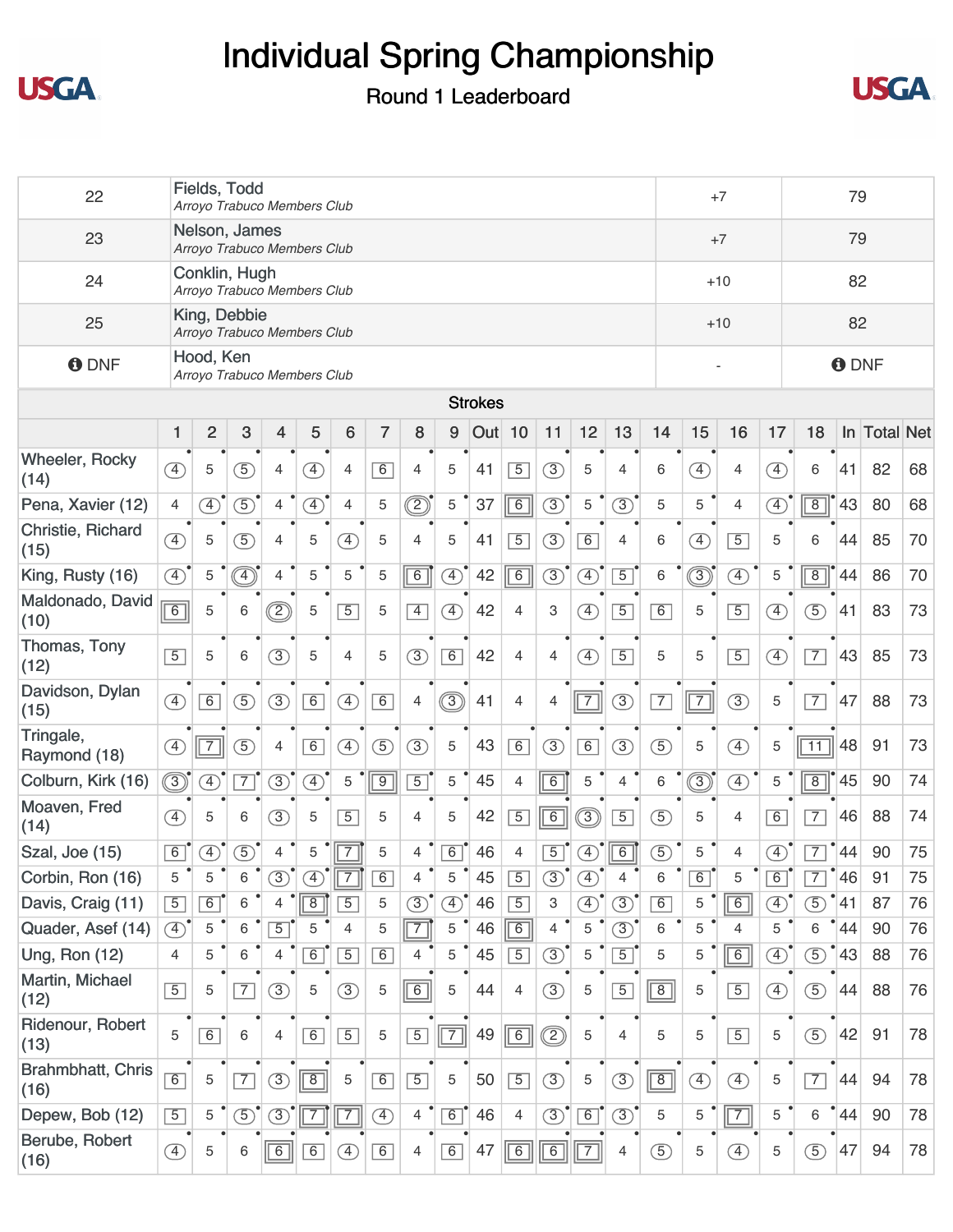



**USGA** 

| Pedzinski, Ron<br>(15) | 5              | 5              | 8              | 4              | $\overline{6}$      | Ŧ,             | 5              | 4              | 5              | 46 | $\overline{5}$ | $\overline{5}$ | 5             | 4              | $\overline{5}$ | 5              | $\sqrt{6}$                         | 5              | $\overline{7}$ | 47 | 93  | 78 |
|------------------------|----------------|----------------|----------------|----------------|---------------------|----------------|----------------|----------------|----------------|----|----------------|----------------|---------------|----------------|----------------|----------------|------------------------------------|----------------|----------------|----|-----|----|
| Fields, Todd (11)      | 5              | 5              |                | 5              | 5                   | 4              | $\overline{8}$ |                | $\mathcal{I}$  | 48 | $\overline{5}$ | 3              | $\mathcal{F}$ | $\overline{3}$ | $\overline{6}$ | $\overline{6}$ | 4                                  | 5              | 6              | 42 | 90  | 79 |
| Nelson, James<br>(11)  | $\overline{5}$ | 5              | $\overline{5}$ | 4              | $\overline{6}$      | 4              | 6              | $\circled{3}$  | 5              | 43 | 4              | $\overline{5}$ | 5             | $\overline{3}$ | 6              | 5              | 10                                 | $\sqrt{4}$     | $\overline{5}$ | 47 | 90  | 79 |
| Conklin, Hugh<br>(11)  | $\overline{5}$ | $\overline{6}$ | 6              | 4              | $\overline{7}$<br>Ш | 4              | 5              | ш              | 5              | 49 | 4              | 3              | $\sqrt{4}$    | 3              | $\sqrt{7}$     | 5              | $\overline{\phantom{0}}$<br>' II → | $\overline{6}$ | $\sqrt{5}$     | 44 | 93  | 82 |
| King, Debbie (18)      | 5              | $\overline{6}$ | 6              | $\overline{5}$ | $\overline{8}$      | Ŧ,             | 6              | $\overline{5}$ | $\overline{4}$ | 49 | Ŧ,             | $\overline{3}$ | 5             | 4              | ш              | 6              | 5                                  | Ш              | 6              | 51 | 100 | 82 |
| Hood, Ken (12)         | 4              | $\overline{4}$ | 6              | 4              | $\overline{4}$      | $\overline{5}$ | 6              | 4              | $\overline{6}$ | 43 |                |                |               | 4              | $\overline{6}$ | 6              | $\overline{5}$                     | $\overline{4}$ | 6              | 31 | 74  | 64 |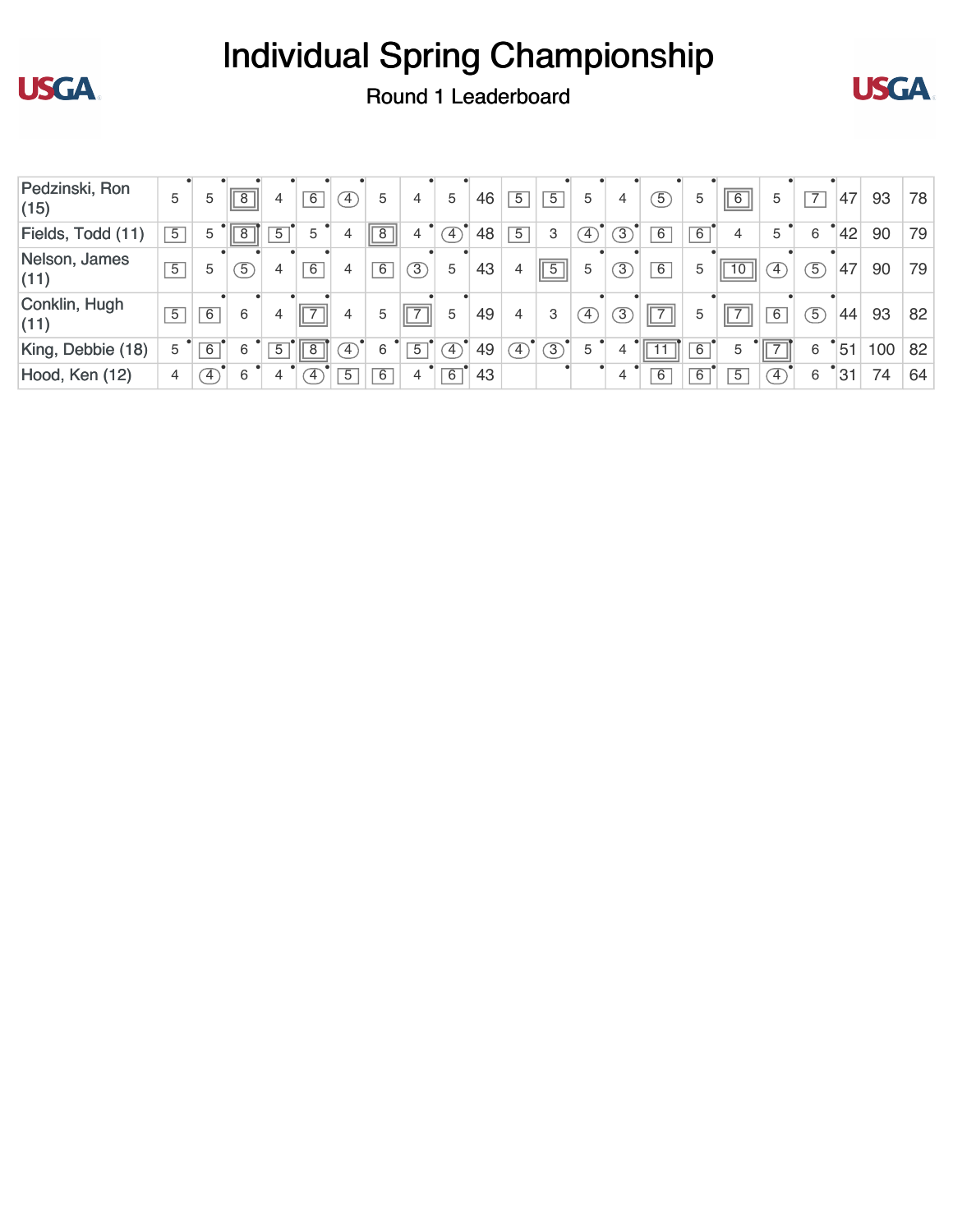

#### Round 1 Leaderboard



#### [Gross Skins - Skins Game](https://static.golfgenius.com/v2tournaments/8517729402652483650?called_from=&round_index=1)

| <b>Championship Flight</b>                      |                |                           |
|-------------------------------------------------|----------------|---------------------------|
| Player                                          | <b>Skins</b>   | <b>Details</b>            |
| Clark, Michael<br>Tijeras Creek Golf Club       | 1              | Birdie on 11              |
| laco, Mike<br>Arroyo Trabuco Members Club       | 1              | Birdie on 9               |
| <b>Arroyo Flight</b>                            |                |                           |
| Player                                          | <b>Skins</b>   | <b>Details</b>            |
| Tall, Michael<br>San Juan Hills Mens Golf Club  | $\overline{2}$ | Eagle on 6, Birdie on 14  |
| Holbrook, Don<br>Monarch Beach Golf Links       | 1              | Birdie on 10              |
| Sammon, Gary<br>Arroyo Trabuco Members Club     | 1              | Birdie on 12              |
| Palusso, Ron<br>Arroyo Trabuco Members Club     | 1              | Birdie on 3               |
| Flight 3                                        |                |                           |
| Player                                          | <b>Skins</b>   | <b>Details</b>            |
| Davidson, Dylan<br>Arroyo Trabuco Members Club  | $\overline{c}$ | Birdie on 9, Birdie on 16 |
| Colburn, Kirk<br>Arroyo Trabuco Members Club    | 1              | Birdie on 1               |
| Moaven, Fred<br>Arroyo Trabuco Members Club     | 1              | Birdie on 12              |
| Ridenour, Robert<br>Arroyo Trabuco Members Club | 1              | Birdie on 11              |
| King, Rusty<br>Arroyo Trabuco Members Club      | 1              | Birdie on 3               |
| Maldonado, David<br>Arroyo Trabuco Members Club | 1              | Birdie on 4               |
| Martin, Michael<br>Arroyo Trabuco Members Club  | 1              | Birdie on 6               |
| Depew, Bob<br>Arroyo Trabuco Members Club       | 1              | Birdie on 7               |
| Pena, Xavier<br>Arroyo Trabuco Members Club     | 1              | Birdie on 8               |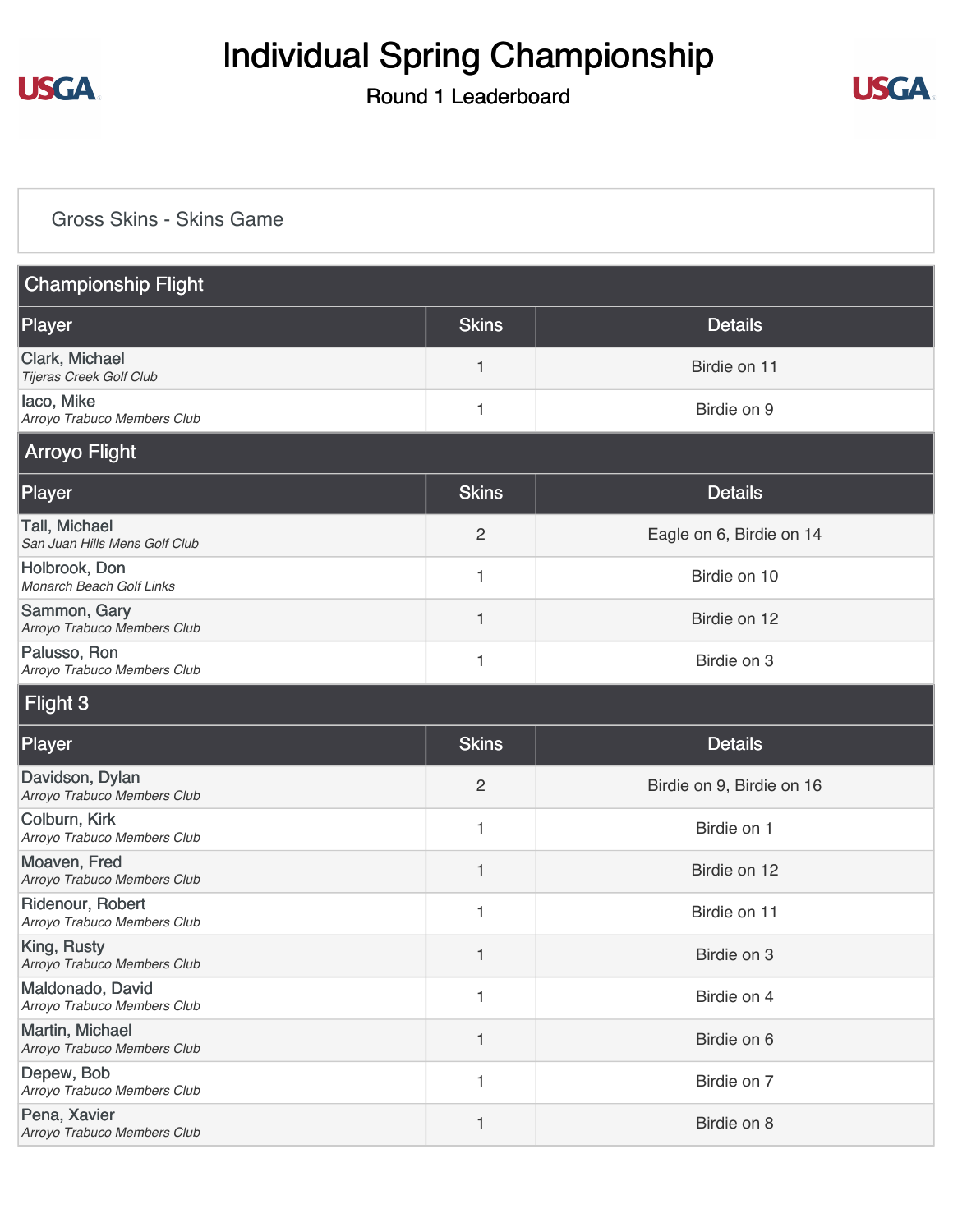# Individual Spring Championship



| <b>Arroyo Flight</b> |                |                |               |                                                |
|----------------------|----------------|----------------|---------------|------------------------------------------------|
| Hole                 | Par            | <b>Score</b>   | Won           | <b>Tie</b>                                     |
| 1                    | 4              | 3              |               | Kruse, Wes and Mittleman, James                |
| 2                    | 4              | $\overline{4}$ |               | Barrette, Ken, Barton, Samuel and 7 other      |
| 3                    | 5              | $\overline{4}$ | Palusso, Ron  |                                                |
| 4                    | 3              | 3              |               | Barrette, Ken, Barton, Samuel and 5 other      |
| 5                    | $\overline{4}$ | 3              |               | Bernstein, Steven, Pattillo, Glenn and 1 other |
| 6                    | 4              | 2              | Tall, Michael |                                                |
| $\overline{7}$       | 5              | $\overline{4}$ |               | Barton, Samuel, McLane, Jerry and 2 other      |
| 8                    | 3              | 3              |               | Barrette, Ken, Bennett, Dan and 7 other        |
| 9                    | 4              | 3              |               | Barrette, Ken and Kruse, Wes                   |
| 10                   | 4              | 3              | Holbrook, Don |                                                |
| 11                   | 3              | 3              |               | Bernstein, Steven, Harwood, Dave and 8 other   |
| 12                   | 4              | 3              | Sammon, Gary  |                                                |
| 13                   | 3              | 3              |               | Barton, Samuel, Bennett, Dan and 6 other       |
| 14                   | 5              | $\overline{4}$ | Tall, Michael |                                                |
| 15                   | 4              | 3              |               | Hughes, Jeff and Pattillo, Glenn               |
| 16                   | 4              | $\overline{4}$ |               | Barrette, Ken, Barton, Samuel and 7 other      |
| 17                   | 4              | $\overline{4}$ |               | Barton, Samuel, Bennett, Dan and 4 other       |
| 18                   | 5              | 4              |               | Barrette, Ken and Howe, Tom                    |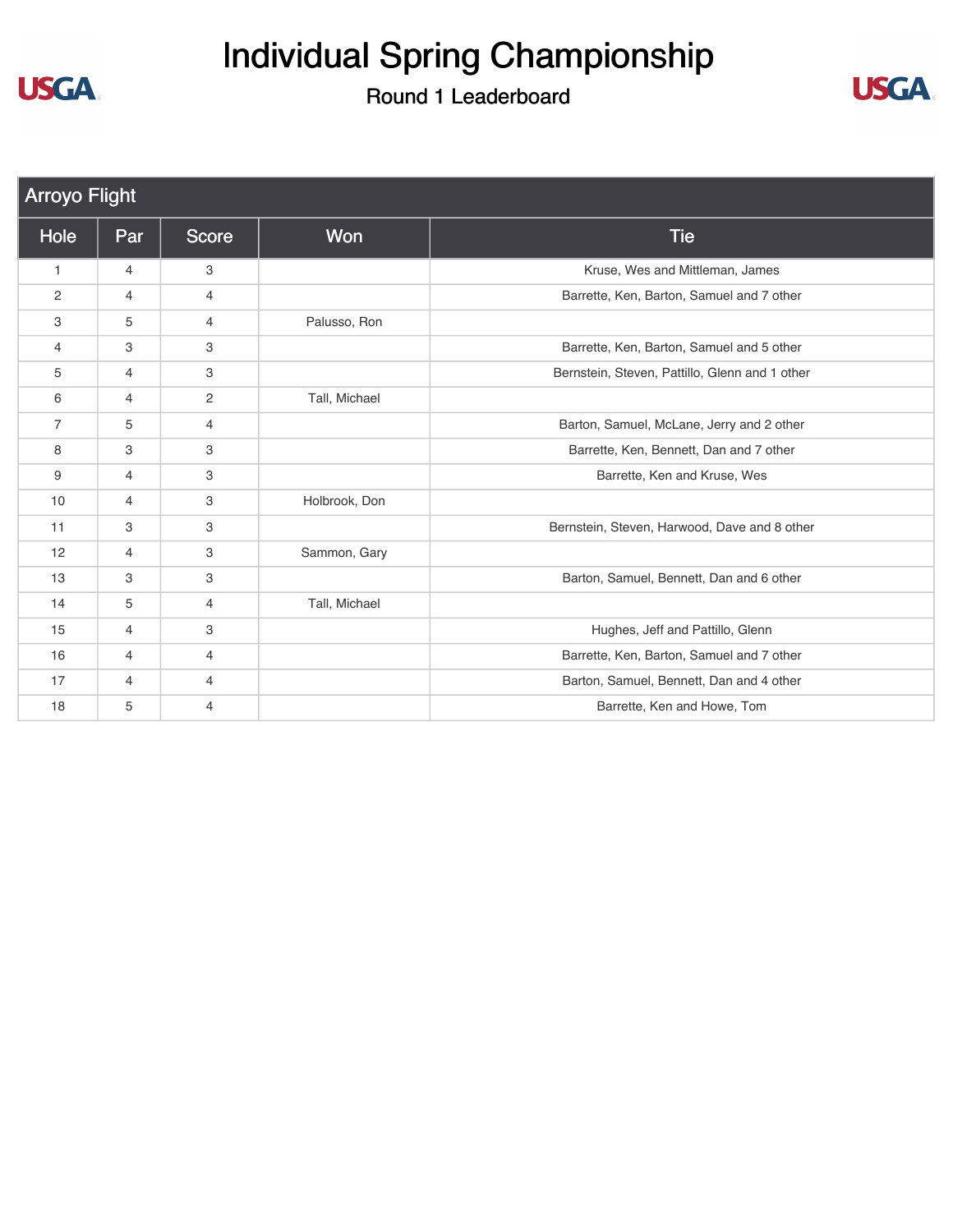



| <b>Championship Flight</b> |                |                |                |                                                   |
|----------------------------|----------------|----------------|----------------|---------------------------------------------------|
| Hole                       | Par            | Score          | Won            | <b>Tie</b>                                        |
| $\mathbf{1}$               | 4              | 3              |                | Clark, Michael, Cottrill, Bobby and 1 other       |
| 2                          | 4              | $\overline{4}$ |                | Andrijowych, Steven, Casey, Roger and 8 other     |
| 3                          | 5              | 4              |                | Andrijowych, Steven and Davidson, Zandy           |
| $\overline{4}$             | 3              | $\mathbf{2}$   |                | Casey, Roger and Minkin, Robert                   |
| 5                          | 4              | 4              |                | Casey, Roger, Cottrill, Bobby and 6 other         |
| 6                          | 4              | 3              |                | Davidson, Tom, Greene, Jared and 2 other          |
| $\overline{7}$             | 5              | $\overline{4}$ |                | Davidson, Tom, Minkin, Robert and 1 other         |
| 8                          | 3              | 3              |                | Andrijowych, Steven, Clark, Michael and 7 other   |
| 9                          | 4              | 3              | laco, Mike     |                                                   |
| 10                         | 4              | 3              |                | Greene, Jared, Iaco, Mike and 2 other             |
| 11                         | 3              | 2              | Clark, Michael |                                                   |
| 12                         | 4              | 4              |                | Andrijowych, Steven, Arnold, William and 9 other  |
| 13                         | 3              | $\mathbf{2}$   |                | Cottrill, Bobby, Davidson, Zandy and 1 other      |
| 14                         | 5              | 3              |                | Casey, Roger and Clark, Michael                   |
| 15                         | 4              | 3              |                | Davidson, Tom, Davidson, Zandy and 1 other        |
| 16                         | $\overline{4}$ | $\overline{4}$ |                | Casey, Roger, Clark, Michael and 4 other          |
| 17                         | 4              | 4              |                | Andrijowych, Steven, Arnold, William and 10 other |
| 18                         | 5              | $\overline{4}$ |                | Casey, Roger and Denney, Jeff                     |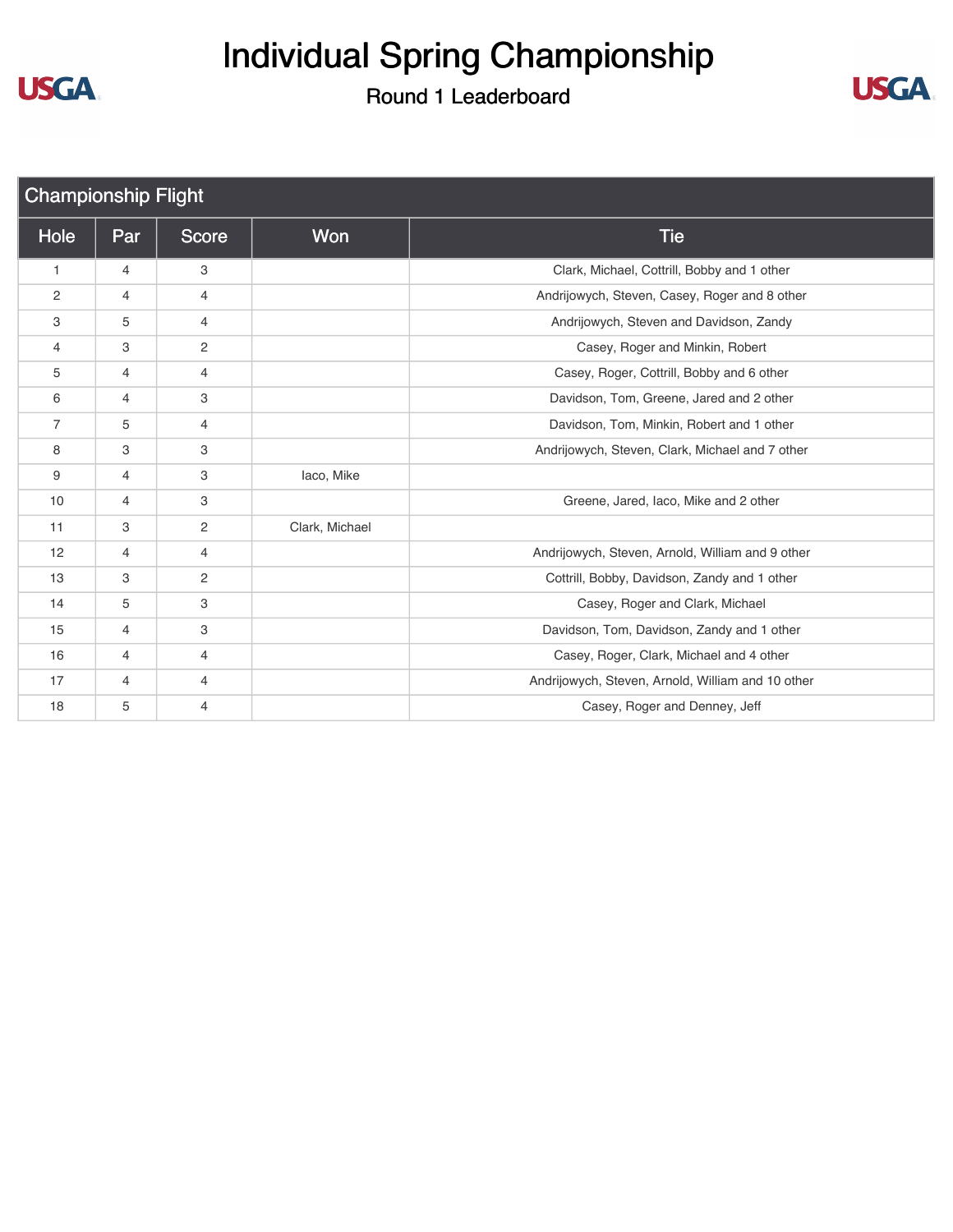# Individual Spring Championship



| Flight 3       |                |                       |                  |                                              |
|----------------|----------------|-----------------------|------------------|----------------------------------------------|
| Hole           | Par            | Score                 | Won              | <b>Tie</b>                                   |
| $\mathbf{1}$   | 4              | 3                     | Colburn, Kirk    |                                              |
| $\mathbf{2}$   | 4              | 4                     |                  | Colburn, Kirk, Hood, Ken and 2 other         |
| 3              | 5              | 4                     | King, Rusty      |                                              |
| $\overline{4}$ | 3              | $\mathbf{2}^{\prime}$ | Maldonado, David |                                              |
| 5              | $\overline{4}$ | $\overline{4}$        |                  | Colburn, Kirk, Corbin, Ron and 3 other       |
| 6              | 4              | 3                     | Martin, Michael  |                                              |
| $\overline{7}$ | 5              | 4                     | Depew, Bob       |                                              |
| 8              | 3              | $\sqrt{2}$            | Pena, Xavier     |                                              |
| 9              | $\overline{4}$ | 3                     | Davidson, Dylan  |                                              |
| 10             | $\overline{4}$ | $\overline{4}$        |                  | Colburn, Kirk, Conklin, Hugh and 8 other     |
| 11             | 3              | $\overline{c}$        | Ridenour, Robert |                                              |
| 12             | $\overline{4}$ | 3                     | Moaven, Fred     |                                              |
| 13             | 3              | 3                     |                  | Brahmbhatt, Chris, Conklin, Hugh and 8 other |
| 14             | 5              | 5                     |                  | Berube, Robert, Depew, Bob and 8 other       |
| 15             | $\overline{4}$ | 3                     |                  | Colburn, Kirk and King, Rusty                |
| 16             | 4              | 3                     | Davidson, Dylan  |                                              |
| 17             | $\overline{4}$ | $\overline{4}$        |                  | Davis, Craig, Hood, Ken and 8 other          |
| 18             | 5              | 5                     |                  | Berube, Robert, Conklin, Hugh and 6 other    |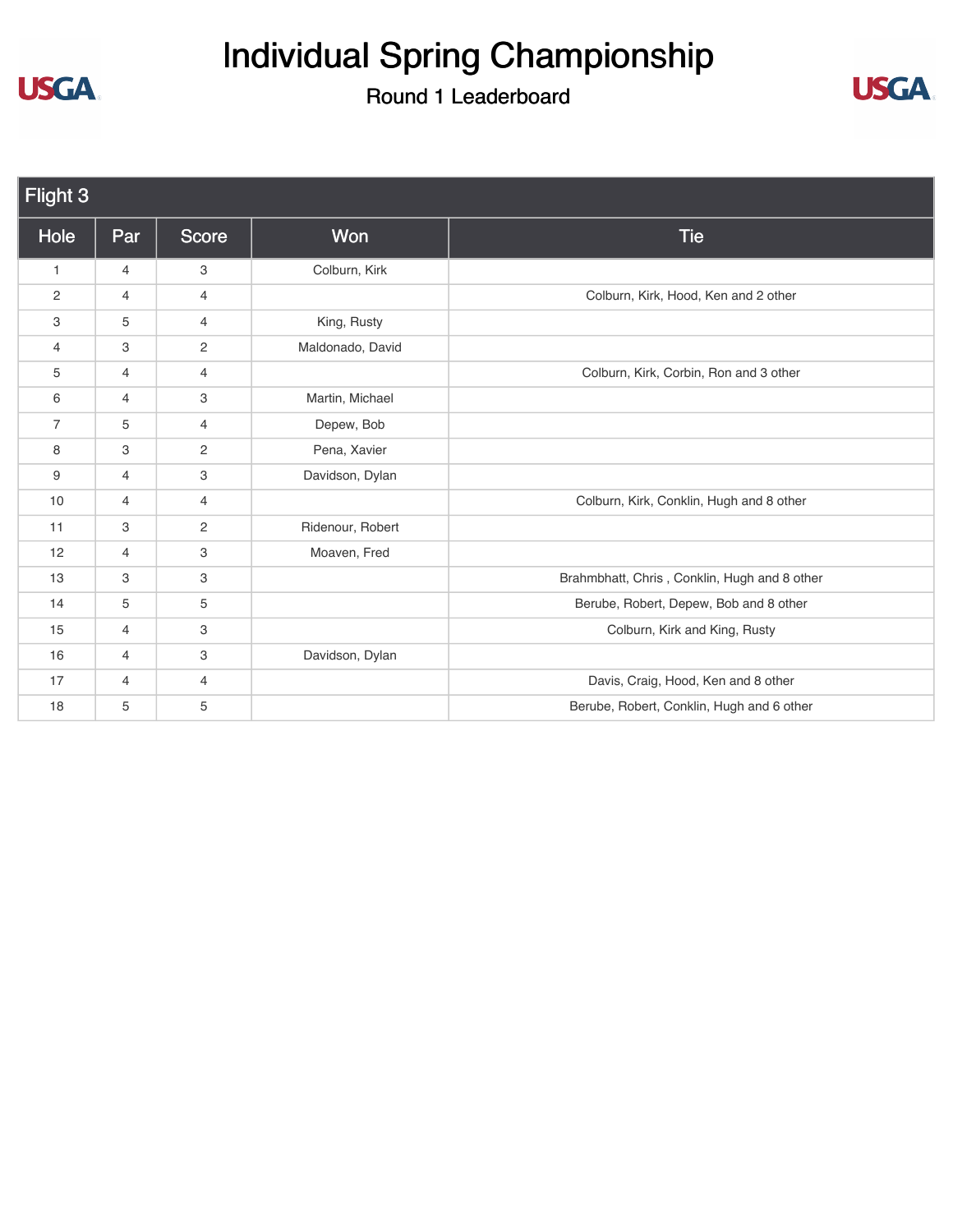

#### Round 1 Leaderboard



#### [Net Skins - Skins Game](https://static.golfgenius.com/v2tournaments/8517730867471212611?called_from=&round_index=1)

| <b>Championship Flight</b>                      |                |                          |  |  |  |
|-------------------------------------------------|----------------|--------------------------|--|--|--|
| Player                                          | <b>Skins</b>   | <b>Details</b>           |  |  |  |
| Clark, Michael<br>Tijeras Creek Golf Club       | 1              | Birdie on 11             |  |  |  |
| Casey, Roger<br>Arroyo Trabuco Members Club     | 1              | Eagle on 4               |  |  |  |
| Cottrill, Bobby<br>Arroyo Trabuco Members Club  | 1              | Birdie on 5              |  |  |  |
| <b>Arroyo Flight</b>                            |                |                          |  |  |  |
| Player                                          | <b>Skins</b>   | <b>Details</b>           |  |  |  |
| Tall, Michael<br>San Juan Hills Mens Golf Club  | $\overline{c}$ | Eagle on 6, Birdie on 14 |  |  |  |
| Holbrook, Don<br>Monarch Beach Golf Links       | 1              | Birdie on 10             |  |  |  |
| Hughes, Jeff<br>Arroyo Trabuco Members Club     | 1              | Eagle on 15              |  |  |  |
| Sammon, Gary<br>Arroyo Trabuco Members Club     | 1              | Eagle on 12              |  |  |  |
| Palusso, Ron<br>Arroyo Trabuco Members Club     | 1              | Eagle on 3               |  |  |  |
| Flight 3                                        |                |                          |  |  |  |
| Player                                          | <b>Skins</b>   | <b>Details</b>           |  |  |  |
| Colburn, Kirk<br>Arroyo Trabuco Members Club    | 1              | Eagle on 1               |  |  |  |
| King, Debbie<br>Arroyo Trabuco Members Club     | 1              | Birdie on 10             |  |  |  |
| Moaven, Fred<br>Arroyo Trabuco Members Club     | 1              | Eagle on 12              |  |  |  |
| Ridenour, Robert<br>Arroyo Trabuco Members Club | 1              | Eagle on 11              |  |  |  |
| King, Rusty<br>Arroyo Trabuco Members Club      | 1              | Eagle on 3               |  |  |  |
| Maldonado, David<br>Arroyo Trabuco Members Club | 1              | Eagle on 4               |  |  |  |
| Pena, Xavier<br>Arroyo Trabuco Members Club     | 1              | Eagle on 8               |  |  |  |
| Davidson, Dylan<br>Arroyo Trabuco Members Club  | 1              | Eagle on 9               |  |  |  |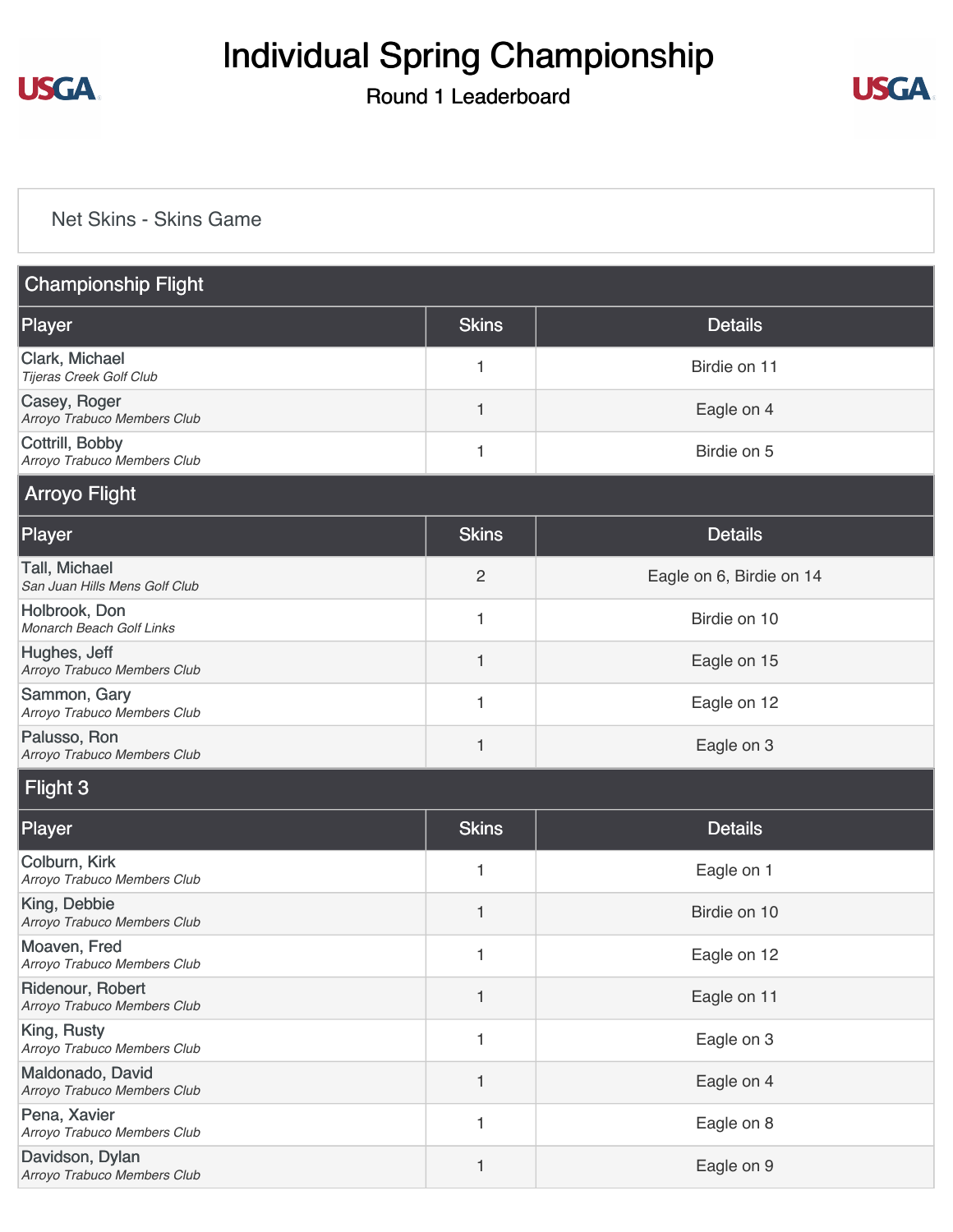# Individual Spring Championship



| <b>Arroyo Flight</b> |                |                |               |                                                |  |
|----------------------|----------------|----------------|---------------|------------------------------------------------|--|
| Hole                 | Par            | Score          | <b>Won</b>    | <b>Tie</b>                                     |  |
| $\mathbf{1}$         | $\overline{4}$ | 3              |               | Kruse, Wes and Mittleman, James                |  |
| 2                    | $\overline{4}$ | 3              |               | Barrette, Ken, Barton, Samuel and 7 other      |  |
| 3                    | 5              | 3              | Palusso, Ron  |                                                |  |
| $\overline{4}$       | 3              | 2              |               | Barrette, Ken, Barton, Samuel and 5 other      |  |
| 5                    | 4              | $\mathbf{2}$   |               | Bernstein, Steven, Pattillo, Glenn and 1 other |  |
| 6                    | 4              | 2              | Tall, Michael |                                                |  |
| $\overline{7}$       | 5              | $\overline{4}$ |               | Barton, Samuel, McLane, Jerry and 2 other      |  |
| 8                    | 3              | 2              |               | Bennett, Dan and McLane, Jerry                 |  |
| 9                    | $\overline{4}$ | $\overline{c}$ |               | Barrette, Ken and Kruse, Wes                   |  |
| 10                   | $\overline{4}$ | 3              | Holbrook, Don |                                                |  |
| 11                   | 3              | 3              |               | Bernstein, Steven, Grismer, Adam and 11 other  |  |
| 12                   | $\overline{4}$ | $\mathbf{2}$   | Sammon, Gary  |                                                |  |
| 13                   | 3              | 2              |               | Barton, Samuel, Bennett, Dan and 6 other       |  |
| 14                   | 5              | $\overline{4}$ | Tall, Michael |                                                |  |
| 15                   | $\overline{4}$ | 2              | Hughes, Jeff  |                                                |  |
| 16                   | 4              | 4              |               | Barrette, Ken, Barton, Samuel and 7 other      |  |
| 17                   | 4              | 3              |               | Barton, Samuel, Bennett, Dan and 4 other       |  |
| 18                   | 5              | 3              |               | Barrette, Ken and Howe, Tom                    |  |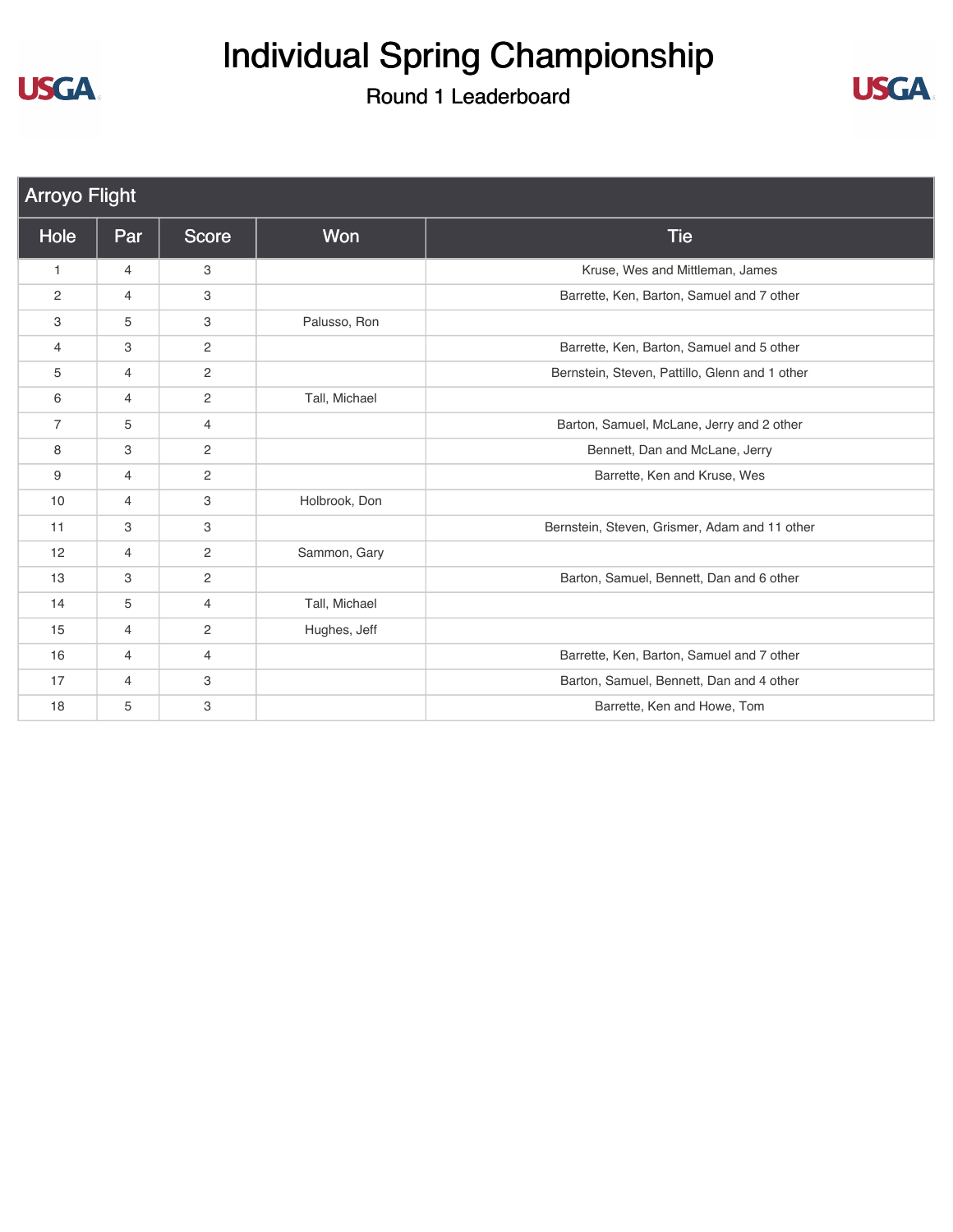



| <b>Championship Flight</b> |                |                |                 |                                                 |
|----------------------------|----------------|----------------|-----------------|-------------------------------------------------|
| Hole                       | Par            | Score          | Won             | <b>Tie</b>                                      |
| $\mathbf{1}$               | $\overline{4}$ | 3              |                 | Clark, Michael, Cottrill, Bobby and 1 other     |
| $\overline{c}$             | $\overline{4}$ | 3              |                 | Andrijowych, Steven, Casey, Roger and 8 other   |
| 3                          | 5              | 4              |                 | Andrijowych, Steven and Davidson, Zandy         |
| 4                          | 3              | $\mathbf{1}$   | Casey, Roger    |                                                 |
| 5                          | 4              | 3              | Cottrill, Bobby |                                                 |
| 6                          | $\overline{4}$ | 3              |                 | Davidson, Tom, Greene, Jared and 2 other        |
| 7                          | 5              | 4              |                 | Davidson, Tom, Minkin, Robert and 1 other       |
| 8                          | 3              | 3              |                 | Andrijowych, Steven, Clark, Michael and 7 other |
| 9                          | $\overline{4}$ | 3              |                 | Cottrill, Bobby, Iaco, Mike and 2 other         |
| 10                         | 4              | 3              |                 | Greene, Jared, Iaco, Mike and 1 other           |
| 11                         | 3              | $\mathbf{2}$   | Clark, Michael  |                                                 |
| 12                         | 4              | 3              |                 | Arnold, William, Casey, Roger and 5 other       |
| 13                         | 3              | $\mathbf{1}$   |                 | Cottrill, Bobby and Davidson, Zandy             |
| 14                         | 5              | 3              |                 | Casey, Roger and Clark, Michael                 |
| 15                         | 4              | 3              |                 | Davidson, Tom, Davidson, Zandy and 1 other      |
| 16                         | $\overline{4}$ | $\overline{4}$ |                 | Casey, Roger, Clark, Michael and 4 other        |
| 17                         | 4              | 3              |                 | Arnold, William, Davidson, Tom and 5 other      |
| 18                         | 5              | 4              |                 | Casey, Roger and Denney, Jeff                   |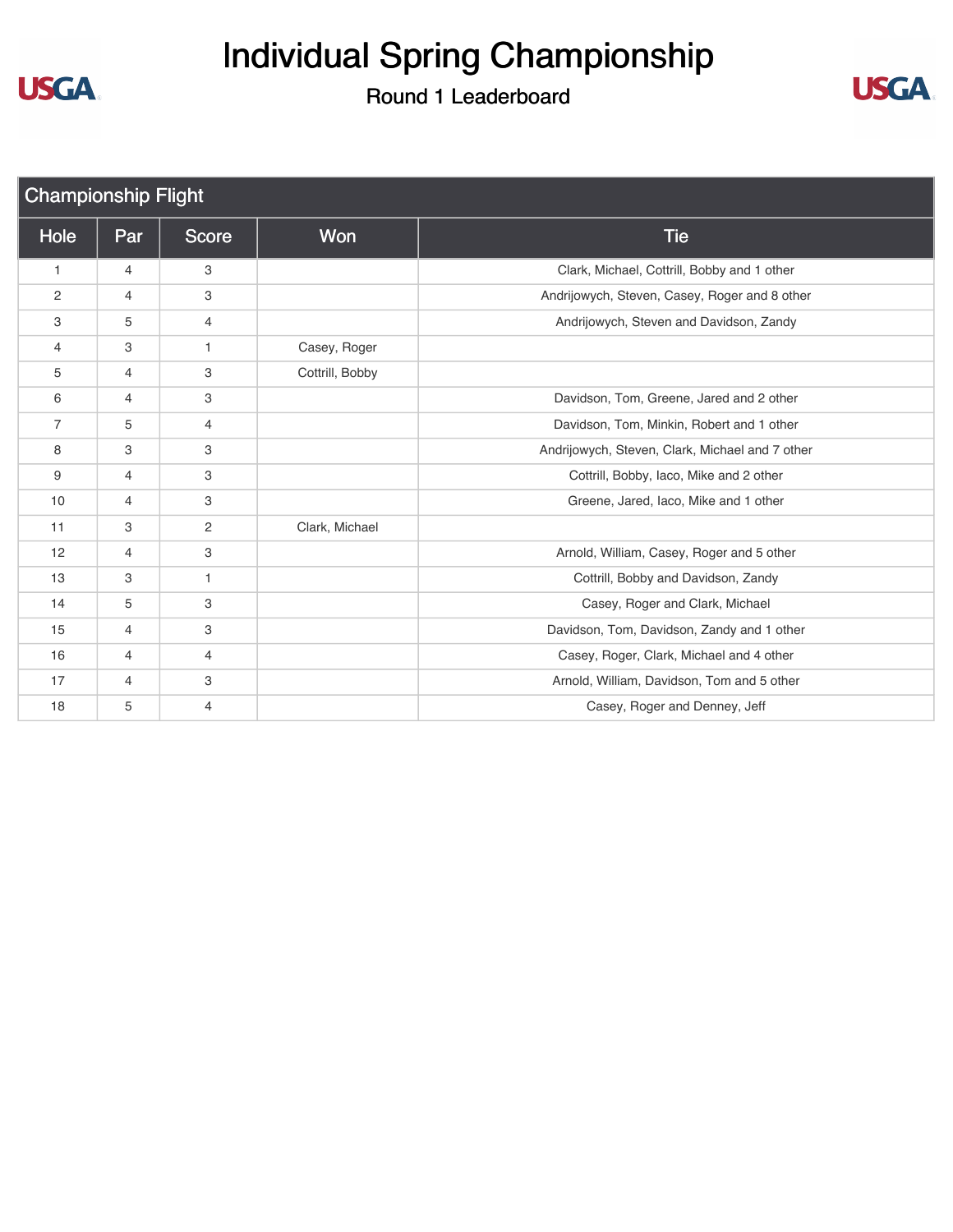### Individual Spring Championship



| Flight 3       |                |                |                  |                                               |  |
|----------------|----------------|----------------|------------------|-----------------------------------------------|--|
| Hole           | Par            | Score          | Won              | <b>Tie</b>                                    |  |
| $\mathbf{1}$   | $\overline{4}$ | $\overline{2}$ | Colburn, Kirk    |                                               |  |
| 2              | $\overline{4}$ | 3              |                  | Colburn, Kirk, Hood, Ken and 2 other          |  |
| 3              | 5              | 3              | King, Rusty      |                                               |  |
| 4              | 3              | $\mathbf{1}$   | Maldonado, David |                                               |  |
| 5              | $\overline{4}$ | 3              |                  | Colburn, Kirk, Corbin, Ron and 3 other        |  |
| 6              | $\overline{4}$ | 3              |                  | Berube, Robert, Christie, Richard and 5 other |  |
| $\overline{7}$ | 5              | $\overline{4}$ |                  | Depew, Bob and Tringale, Raymond              |  |
| 8              | 3              | $\mathbf{1}$   | Pena, Xavier     |                                               |  |
| 9              | $\overline{4}$ | $\overline{2}$ | Davidson, Dylan  |                                               |  |
| 10             | 4              | 3              | King, Debbie     |                                               |  |
| 11             | 3              | 1              | Ridenour, Robert |                                               |  |
| 12             | $\overline{4}$ | $\mathbf{2}$   | Moaven, Fred     |                                               |  |
| 13             | 3              | $\overline{c}$ |                  | Brahmbhatt, Chris, Conklin, Hugh and 8 other  |  |
| 14             | 5              | 4              |                  | Berube, Robert, Moaven, Fred and 3 other      |  |
| 15             | $\overline{4}$ | $\overline{2}$ |                  | Colburn, Kirk and King, Rusty                 |  |
| 16             | $\overline{4}$ | 3              |                  | Berube, Robert, Brahmbhatt, Chris and 4 other |  |
| 17             | $\overline{4}$ | 3              |                  | Davis, Craig, Hood, Ken and 8 other           |  |
| 18             | 5              | $\overline{4}$ |                  | Berube, Robert, Conklin, Hugh and 6 other     |  |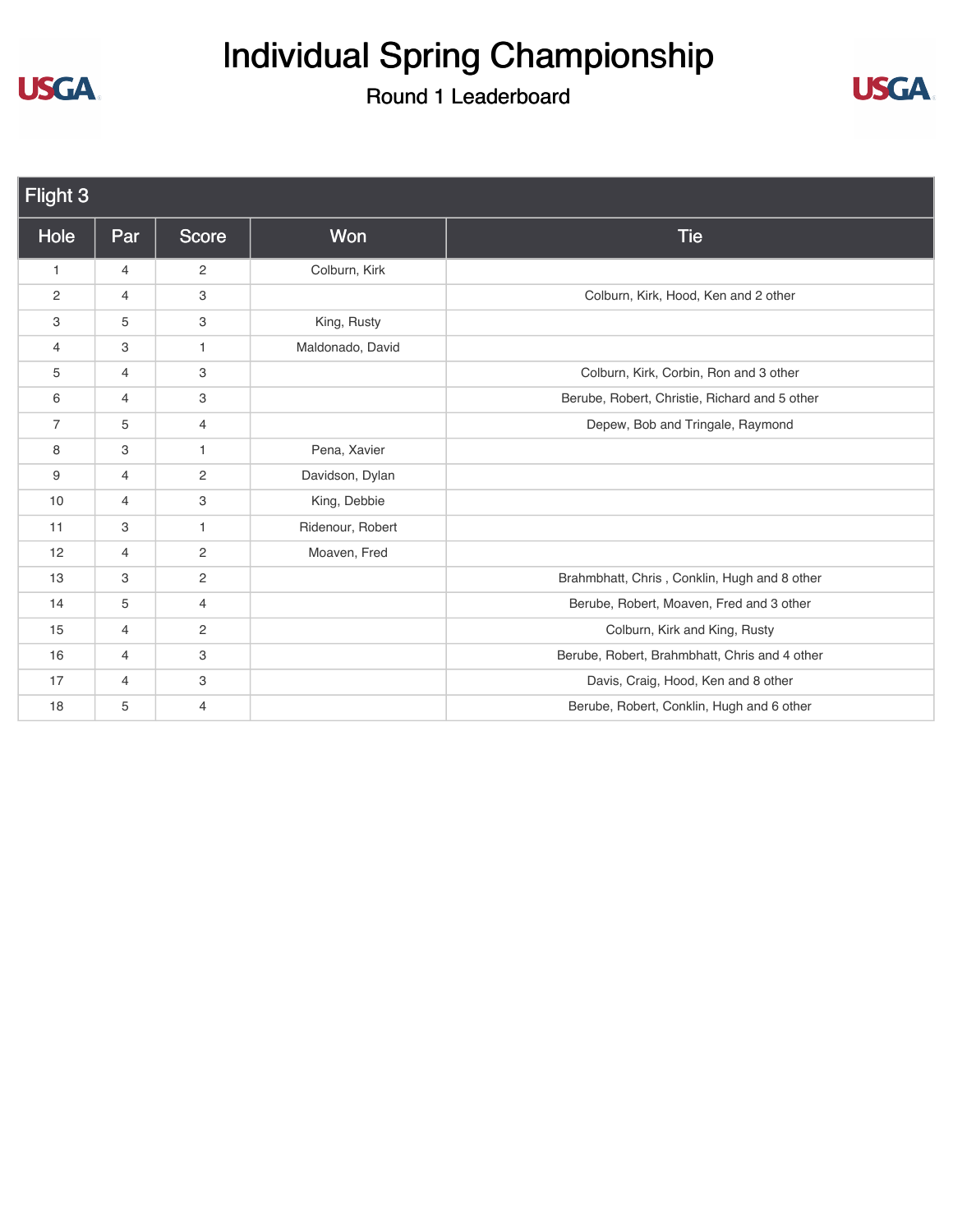

### Individual Spring Championship **CHAMPIONSHIP FLIGHT**

|                                              | ARRUYU   RABULU<br>GOLF CLUB          |              |
|----------------------------------------------|---------------------------------------|--------------|
|                                              | <b>Individual Spring Championship</b> |              |
| <b>Tournament Pay-Outs</b>                   | <b>CHAMPIONSHIP FLIGHT</b><br>Winner  | <b>Score</b> |
| $1st Gross - $250 GC +$<br>1 Round of Golf   | Mike Iaco                             | 70           |
| $2ndGross - $200 GC +$<br>1 Round of Golf    | Matt Freeman                          | 74 *Low B9   |
| 3rd Gross \$150 GC                           | John Hanks                            | 74           |
| 1st Net - $$250$ GC +<br>1 Round of Golf     | Michael Clark                         | 70 *Low B9   |
| 2nd Net - $$200$ GC +<br>1 Round of Golf     | Jared Greene                          | 70           |
| $3rd$ Net - \$150 GC                         | Will Arnold                           | 71           |
|                                              | <b>ARROYO FLIGHT</b>                  |              |
| <b>Tournament Pay-Outs</b>                   | Winner                                | <b>Score</b> |
| $1^{st}$ Net - \$250 GC +<br>1 Round of Golf | Sam Barton                            | 67           |
| $2nd$ Net - \$200 GC +<br>1 Round of Golf    | Mike Tall                             | 70 *Low B9   |

| 2nd Net - $$200$ GC +                     | Jared Greene          | 70           |
|-------------------------------------------|-----------------------|--------------|
| 1 Round of Golf<br>$3rd$ Net - \$150 GC   | Will Arnold           | 71           |
|                                           | <b>ARROYO FLIGHT</b>  |              |
| <b>Tournament Pay-Outs</b>                | Winner                | <b>Score</b> |
| $1st$ Net - \$250 GC +<br>1 Round of Golf | Sam Barton            | 67           |
| $2nd$ Net - \$200 GC +<br>1 Round of Golf | Mike Tall             | 70 *Low B9   |
| $3rd$ Net - \$150 GC +<br>1 Round of Golf | Wes Kruse             | 70           |
| 4th Net - $$125$ GC +<br>1 Round of Golf  | Jerry McLane          | 71*Low B9    |
| 5th Net - \$100 GC                        | Dan Bennett           | 71           |
| 6th Net - \$75 GC                         | <b>Glenn Pattillo</b> | 72           |
|                                           | <b>TRABUCO FLIGHT</b> |              |
| <b>Tournament Pay-Outs</b>                | Winner                | <b>Score</b> |

### TRABUCO FLIGHT

| 5th Net - \$100 GC                           | Dan Bennett           | 71                      |
|----------------------------------------------|-----------------------|-------------------------|
| 6th Net - \$75 GC                            | Glenn Pattillo        | 72                      |
|                                              | <b>TRABUCO FLIGHT</b> |                         |
| <b>Tournament Pay-Outs</b>                   | Winner                | <b>Score</b>            |
| $1st$ Net - \$250 GC +<br>1 Round of Golf    | Rocky Wheeler         | 68 *Low B9              |
| $2nd$ Net - \$200 GC +<br>1 Rounds of Golf   | Xavier Pena           | 68                      |
| $3^{rd}$ Net - \$150 GC +<br>1 Round of Golf | Dick Christie         | 70 *B9 Card-off; Last 6 |
| 4th Net - $$125$ GC +<br>1 Round of Golf     | <b>Rusty King</b>     | 70                      |
| 5th Net - \$100 GC                           | David Maldonado       | 73 *Low B9              |
| 6th Net - \$75 GC                            | Tony Thomas           | 73                      |